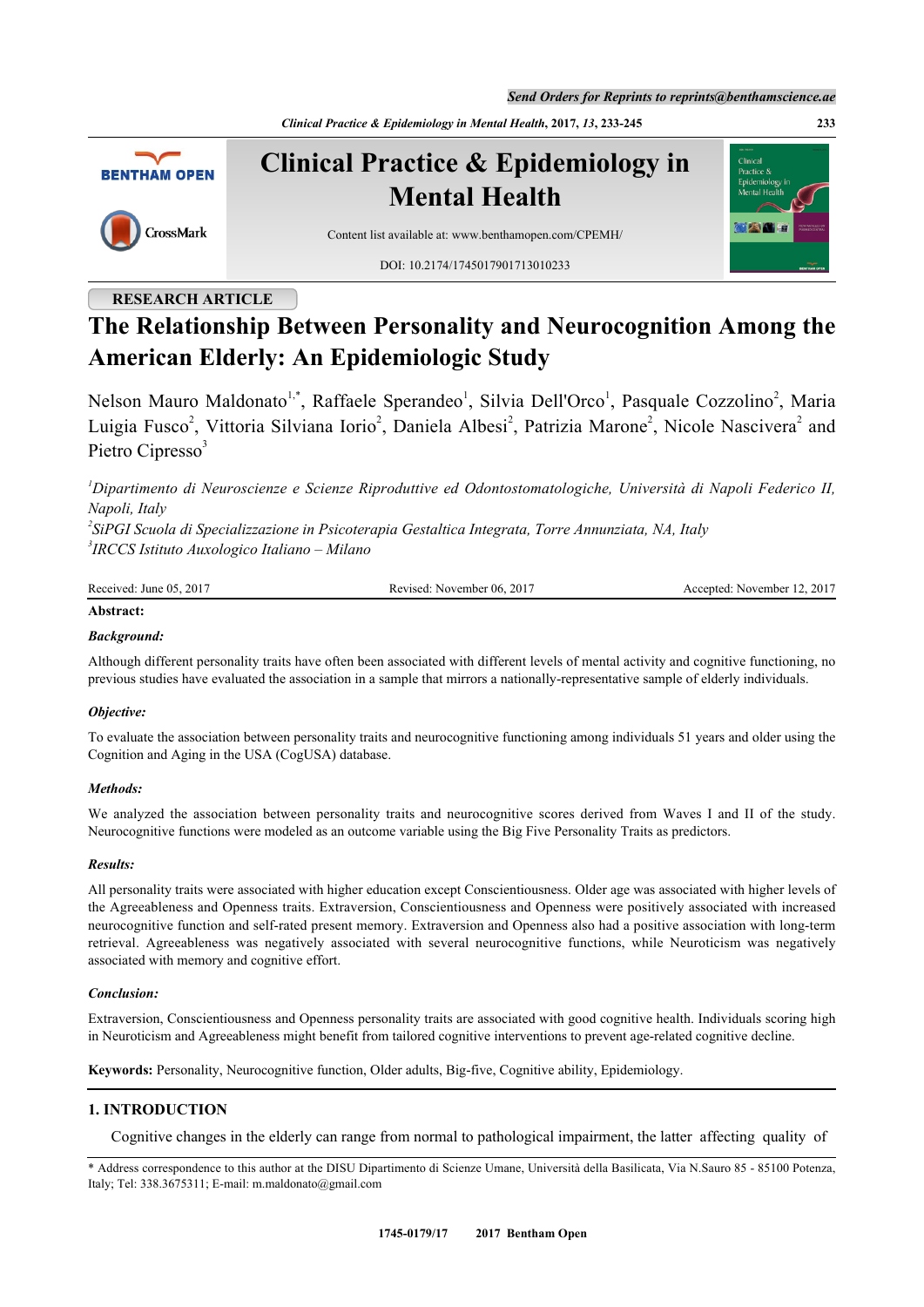life [[1](#page-8-0)]. With the increasing life expectancy of the global population, there has been a proportional increment in the incidence of impaired neurocognition [[2\]](#page-8-1). Maintaining high levels of neurocognitive functioning has been associated with the engagement in tasks that keep the elderly mentally active [\[3](#page-9-0)], this involvement is often being connected with previously existing personality traits [[4\]](#page-9-1). Although different personality types have been associated with diverse levels of mental activity and neurocognitive functioning, these findings have usually been based on either local samples or multi-institutional prospective studies that are not necessarily representative of population health.

For a long time, behavioral scientists have examined how personality influences physical and mental health [[5\]](#page-9-2), some researchers suggest that personality may be related to neurocognitive functioning in the elderly [[6,](#page-9-3) [7\]](#page-9-4). Personality traits have been classified through a wide range of scales, one approach being the Five Factor Model (FFM). This includes the 'Big Five' dimensions of personality, namely: Extraversion (people with high energy, sociable, and good at communication), agreeableness (having traits such as kindness, trust, and altruism), conscientiousness (including strong impulse control, focus on goals, reliability, and punctuality), neuroticism (being emotional, anxious, moody, and irritable), and openness to experience (imaginative insight with multiple interests) [\[8](#page-9-5), [9](#page-9-6)]. These traits describe differences in typical cognitive and affective experiences, with implications for behavior (5). In addition, personality traits have been associated with altered levels of some brain neurotransmitters, affecting a range of behavioral activities [\[10](#page-9-7)]. For example, serotonin levels have been associated with neuroticism, agreeableness, and conscientiousness, while dopamine has been associated with exploratory behaviors [[10](#page-9-7), [11](#page-9-8)]. Personality may also affect the rate of cognitive decline through behavioral aspects including response to stress, health behaviors, and cognitively-stimulating activities [\[6](#page-9-3), [12](#page-9-9), [13\]](#page-9-10). For instance, individuals with strong tendencies toward negative emotions might undergo deleterious changes in cerebral structures over time [\[14,](#page-9-11) [15](#page-9-12)]. Conversely, positive traits such as openness and optimism may indirectly protect against cognitive decline by facilitating effective coping and life engagement [\[16\]](#page-9-13). A full understanding of the relationship between personality and cognitive functioning in the elderly is therefore necessary in developing interventions aimed at promoting a healthy cognitive aging.

A number of studies have explored the association between personality traits and neurocognitive functioning. For example, women with neuroticism -- specifically presenting signs of anxiety, jealousy and moodiness symptoms -- are associated with an increased risk of developing dementia and depressive symptoms in later life [\[17](#page-9-14), [18\]](#page-9-15). Similarly, individuals with high scores for neuroticism and low scores for conscientiousness have demonstrated a threefold risk for developing Alzheimer's disease, while high scores for conscientiousness tend to reduce the risk of dementia [[19](#page-9-16), [20\]](#page-9-17). Common to all of these studies are the inferences from local samples with relatively smaller sizes, although it is questionable whether such inferences might apply to the overall population.

Faced with this gap in the literature, our objective was to evaluate the association between personality traits and neurocognitive functioning among individuals 51 years and older, through the COGUSA database, a sample that mirrors the main Health and Retirement Study sample [[21\]](#page-9-18). We hypothesized that lower levels of Neuroticism and higher Openness, Extraversion and Conscientiousness would predict better cognitive function [\[22](#page-9-19)].

### **2. METHODS**

This is a cross-sectional study to evaluate the association between personality types and neurocognitive functioning among individuals 51 years of age and older using the CogUSA database. We reported results following the STROBE (Strengthening the Reporting of Observational Studies in Epidemiology) Statement [[23\]](#page-9-20).

#### **2.1. Ethics**

Approval was sought and obtained from the Institutional Review Board at the University of Basilicata, Potenza, Italy.

#### **2.2. Setting**

Data were obtained from the Cognition and Aging in the USA (CogUSA) database, a longitudinal study collecting information on age-related cognitive changes and their impact on health, including individuals 51 years old and above. The CogUSA sample mirrors the main Health and Retirement Study sample [[21\]](#page-9-18), which is representative of the United States population. Data were collected in three waves: Wave I was a 40-minute telephone interview to obtain information on demography and neurocognitive tests, and lasted a week. Wave II was a three-hour face-to-face interview assessing neurocognitive function with the use of an extensive testing battery [\[24](#page-9-21) - [27\]](#page-10-0), the Need for Cognition Scale [\[28\]](#page-10-1), and the Big Five Personality Traits tests [[8](#page-9-5)]. Wave III was identical to Wave I, but conducted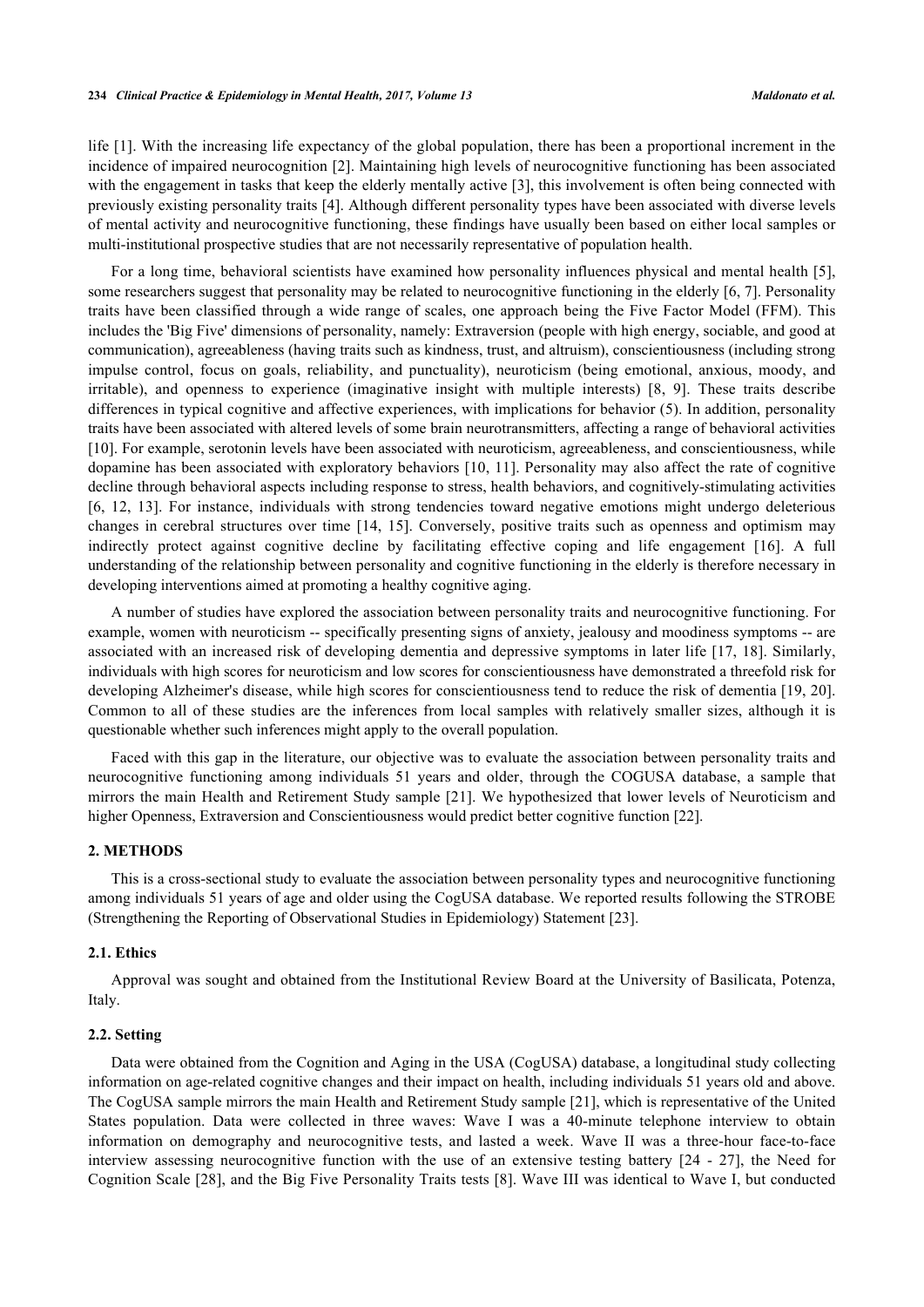within one to 24 months following Wave II. In this study, we analyzed the association between personality traits and neurocognitive scores obtained in Waves I and II. Wave II was conducted within a week of Wave I, therefore our study is a cross-sectional analysis.

#### **2.3. Participants**

The CogUSA database contains information on 28 primary sample units in the United States, including participants born in 1956 or before. Investigators conducted a two-stage, random digit-dialing sampling method using information from the Genesys database ([http://www.m-s-g.com/web/genesys/index.aspx,](http://www.m-s-g.com/web/genesys/index.aspx) last accessed on November 2016]. The probability of selection from 28 primary sampling units determined the study sample weights, so that inferences could be made to the Health and Retirement Survey. Also, samples from Wave I were compared to the Health Retirement Survey 2004 sample, as both groups had participants with similar characteristics. A post-stratification was conducted using education, gender and rural/urban status. We excluded those who did not complete the cognitive interview and individuals who participated in both the CogUSA and the Health and Retirement Survey.

#### **2.4. Outcome Variables**

The CogUSA investigators evaluated neurocognitive function through the following tests and corresponding constructs during Wave I: Self-rated memory (1-5 scale, where  $1 =$  excellent and  $5 =$  poor memory), and self-rated past memory during the past two years rated as  $1 =$  better;  $2 =$  same;  $3 =$  worse. Both tests showed good validity and reliability [\[29](#page-10-2)]. For wave II the following cognitive tests and corresponding constructs were applied:

- 1. The Wechsler Abbreviated Scale of Intelligence (WASI) full battery, assesses general intelligence and overall cognitive capabilities and consists of four sub-tests: a) Vocabulary - participants provide the four object names in pictures or defines 37 words presented to them. It measures semantic knowledge and verbal comprehension. b) Block design - participants complete a series of two-color pattern using blocks in limited given time and it measures spatial-visual ability and visual-motor coordination. c) Similarities - participants describe how similar are the two words or concepts and measures verbal concept formation and reasoning, and d) Matrix reasoning participants view a matrix and select the correct response to complete the matrix. It measures inductive reasoning, non-verbal abstract problem solving and general intellectual ability [\[8\]](#page-9-5). Its reported validity and reliability provide adequate and empirical support for WASI tests [[30,](#page-10-3) [31\]](#page-10-4).
- 2. Woodcock Johnson Psychoeducational Test Battery (WJ-III) measures cognitive abilities and achievements in areas of reading, mathematics, written language and knowledge, and includes: a) Number series - respondent looks at the series of numbers with missing number, determines the pattern and identifies the missing number to complete a numerical sequence. It measures quantitative reasoning. b) Retrieval fluency - participant names as many words from the given categories in one minute, measuring long-term retrieval. c) Verbal analogies participant completes the analogies with a correct phrase or word and measures reasoning ability using lexical knowledge. d) Spatial relations - respondent identifies the component parts to complete whole-shape measuring visual-spatial thinking. e) Picture vocabulary - respondent identifies familiar and unfamiliar pictured objects measuring their aspects of lexical knowledge. f) Auditory working memory - respondent listens to mixed series of words and digits and attempts to reorder them by first words in order and then the numbers in order. It measures the short-term working memory. g) Visual matching - participant quickly locates and circle two identical numbers in a row of six numbers within 3 minutes, measuring visual perceptual speed. h) Concept formation - participant identifies rule application and frequent rule-switching after being exposed to concepts, and measures inductive reasoning. i) Calculation - measures participant's ability to perform mathematical calculations including addition, subtraction, multiplication and division, and j) Word attack - participant reads non-words or low-frequency words aloud in English, and it assesses the skill in using phonic and structural analysis in pronouncing unfamiliar words [[9,](#page-9-6) [26](#page-10-5)]. The psychometric properties of the WJ-III provides sufficient validity along with appropriate reliability when used in a variety of conditions[[32](#page-10-6) - [35\]](#page-10-7). Scoring for the Wechsler Abbreviated Scale of Intelligence full battery and Woodcock Johnson Psychoeducational Test Battery is done by adding up the raw scores (number correct, number of points, or number of errors) and is converted to age and grade equivalents, percentile ranks, and discrepancy scores with use of the scoring tables. The standard average score is 100 with higher scores representing better performance and lower scores, the worst performance (131 and above- very superior; 121 to 130 - superior; 111 to 120 - high average; 90 to 110 average; 80 to 89 - low average; 70 to 79 - low; 69 and below - very low).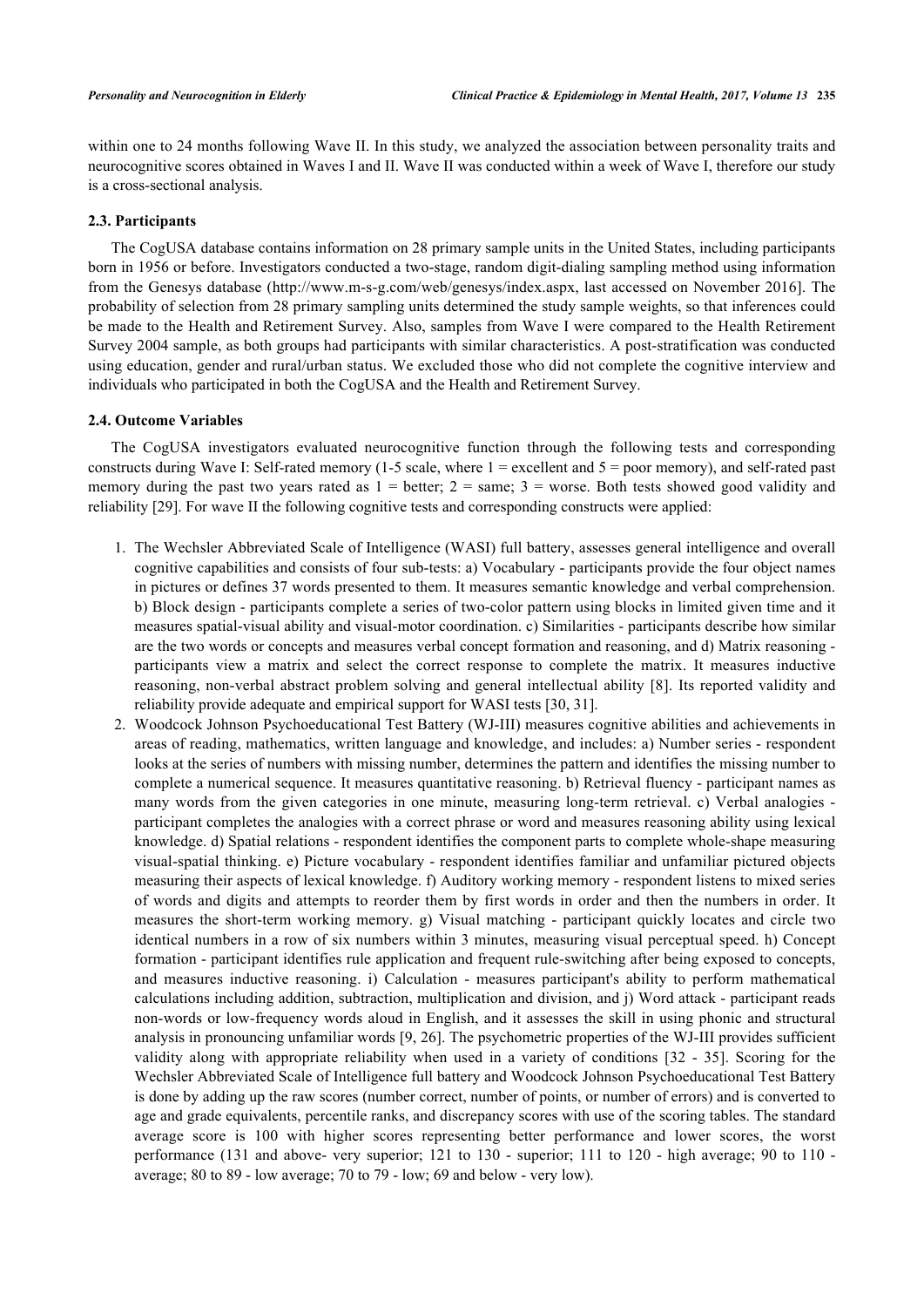- 3. Need for cognition scale (NCS), defined as "the tendency for an individual to engage in and enjoy thinking," is a validated scale measuring variables namely cognitive enjoyment and cognitive effort using a short 18-item form. The responses are calculated using a 5-point Likert scale ranging from strongly disagree to strongly agree [[9](#page-9-6), [28\]](#page-10-1).
- 4. Extensive cognitive battery with sub-tests: a) Switching task, is a simple two-choice response task saying "stop" when respondent hears the word "red" and saying "go" to the word "green." It measures speed processing by assessing attention, reaction time, task switching and inhibitory control [[24](#page-9-21)]. The switching tasks showed high rates of accuracy, with good reliability and validation [[24,](#page-9-21) [36,](#page-10-8) [37\]](#page-10-9) and b) Vigilance task - consists of three trials: In the first one, participants are asked to locate a specific number each time it appeared from a row of numbers and report the number which came after this number in series. In the second one, the same task is repeated but with alphabets. The third trial includes both numbers and alphabets, where participants are asked to locate the number or alphabet after a specific number or after a specific alphabet. The task offers a reliable and valid measure of the attention and processing speed [\[25](#page-10-10), [38](#page-10-11)]. Automatic scoring of verbal responses as well as measurement of response times is recorded by using speech recognition software and output into the excel spreadsheet.
- 5. Other cognitive measures involving episodic memory, a reliable and valid test which consists of immediate and delayed word recall and is scored as the total count of words recalled correctly. It involves acquisition, storage and retrieving information [\[29](#page-10-2), [39](#page-10-12)].

#### **2.5. Predicting Variables**

The Big Five Traits Personality test classified participants into the following categories: 1) Extraversion, referring to sociability, assertiveness, energetic; 2) Agreeableness characterized by friendly, affectionate, altruistic, and trustworthy; 3) Conscientiousness including attributes such as highly organized, goal-oriented and disciplined; 4) Neuroticism including a tendency to worry, nervousness, and negative emotions and 5) Openness including characteristics such as being creative, inventive, and curious with a broad range of interests. All five traits are measured using the self-reported 44-item Big Five Inventory on a 5-point Likert scale  $(1 =$  strongly disagree to  $5 =$  strongly agree). The scale is psychometrically valid and reliable with Cronbach's alpha reliability scores ranging from .75 to .90 and three-month test-retest reliability ranging from .80 to .90, with a mean of .85 [[8\]](#page-9-5).

#### **2.6. Potential Confounding Variables**

We selected potential confounders using a combination of clinical judgment and evidence from the literature, as these joint criteria have been demonstrated to perform better than the isolated selection of isolated clinical or evidencebased criteria [\[40](#page-10-13)]. Specifically, we selected educational level, age, race, gender, and marital status.

#### **2.7. Data Analysis**

Our exploratory analysis was started with a visual exploration of all variables to evaluate frequency, percentage and near-zero variance for categorical variables (Extraversion, Agreeableness, Conscientiousness, Neuroticism, and Openness personality traits), distribution for numeric variables (neurocognitive functions), and their corresponding missing value patterns [[41\]](#page-10-14). Near zero variance is found when a categorical variable had a small percentage of a given category. Variable transformations, and dummy coding for variables with distributions that were not normal at inspection, variable re-categorization or removal for near-zero variation, and different imputation algorithms for variables with missing values [[42\]](#page-10-15).

Our modeling strategy made use of a series of generalized linear models with a Gaussian family, i.e., multiple linear regression models, to model the association between neurocognitive function and Big Five Personality Traits, adjusted for age, race, gender, educational level and marital status. In order to be able to calculate predicted means (Odds Ratio, OR) for the outcome rather than simply obtaining less clinically interpretable measures of correlation, we categorized personality traits using median values. Results are reported as predicted means (or medians for log transformed variables) with 95% confidence intervals, with results being interpreted as significant when the confidence intervals do not cross a value of 1.0.

All of our analyses were adjusted for the corresponding set of weights (multipliers relating the sample to the total population), strata (subpopulations) and primary sampling units (sample aggregates) since this dataset is representative of a larger population. These adjustments allow for our results to be inferred to the larger population rather than being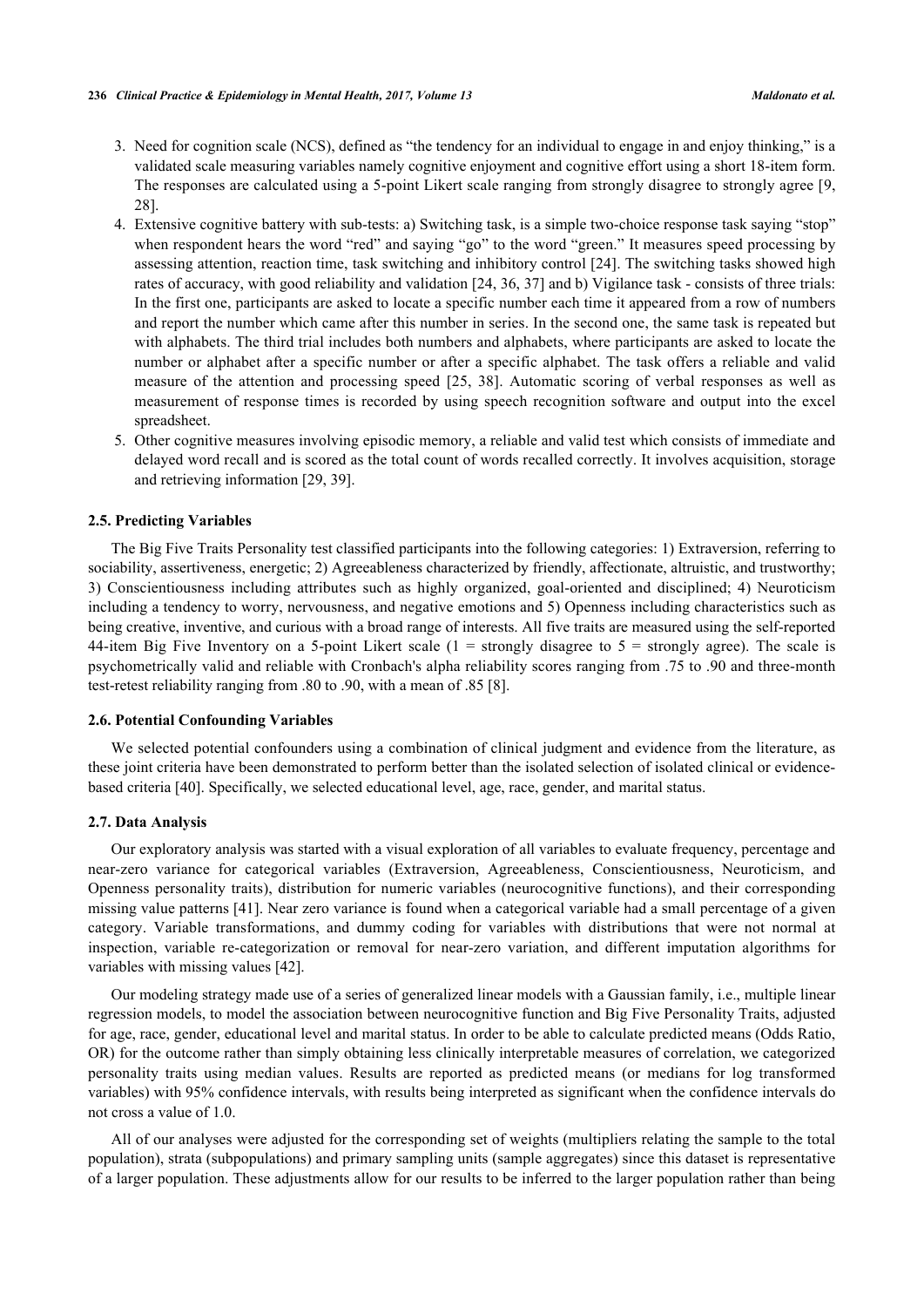applicable only to our study sample. In our study these inferences have two major implications. First, for each of our frequencies we report both the number of individuals in our study sample as well as in the corresponding overall population to whom these results apply. Second, our confidence intervals are adjusted to the population rather than to our study sample. In other words, our results represent the relationship between neurocognitive function and personality traits in the United States population.

#### **3. RESULTS**

In the initial analysis, we present an overall study sample description along with a stratification by personality traits. Personality traits are split in relation to their median values so that additional calculations in this manuscript can be used for population estimates. Our results present estimates to the target US population, which were calculated based on adjustments for survey characteristics. Frequencies in the tables represent inferences for the target population after adjustment for survey weights, strata, and primary sample units. The mean age of the population across all personality trait groups was 65 years with the majority represented by women (55.2%  $\pm$  4%). Most participants were white (90.8%)  $\pm$  4.9%) and married (64.7%  $\pm$  4.2%), with more than 90% having completed high school in each group. All personality traits were associated with higher education except Conscientiousness. Older age was associated with higher levels of Agreeableness and Openness traits (Table **[1](#page-4-0)**).

<span id="page-4-0"></span>**Table 1. Subjects socio-demographic characteristics stratified by higher than median levels of each of the personality type, with frequencies indicating values in the target population.**

| Variable              | Extraversion $\geq$ 59.38<br>(111, 251, 228) | Agreeableness $\geq 83.33$<br>(133, 156, 217) | Conscientiousness $\geq 80.56$<br>(104, 465, 732)               | Neuroticism $\geq 34.38$<br>(132, 358, 975) | Openness $\geq 70$<br>(110,070,696) |
|-----------------------|----------------------------------------------|-----------------------------------------------|-----------------------------------------------------------------|---------------------------------------------|-------------------------------------|
| Female                | 64,989,565<br>$(58.4\% \pm 4.4\%)$           | 85,296,923<br>$(64.1\% \pm 4\%)*$             | 60,602,991 (58% ± 4.5%)                                         | 74,665,971<br>$(56.4\% \pm 3.9\%)$          | 56,352,586<br>$(51.2\% \pm 3.7\%)$  |
| Race                  |                                              |                                               |                                                                 |                                             |                                     |
| -White                | 99,738,384<br>$(89.7\% \pm 5.3\%)$           | 119,214,754<br>$(89.8\% \pm 4.4\%)$           | 94,655,924 (90.8% ±5.2%)*                                       | 120,757,436<br>$(91.5\% \pm 4.9\%)$         | 99,064,031<br>$(90.3\% \pm 4.9\%)*$ |
| -Black                | $6,742,634$ $(6.1\% \pm 1.7\%)$              | $9,287,486$ (7% $\pm 1.6$ %)                  | 7,922,116 (7.6% ± 1.8%)*                                        | $6,058,427$ (4.6% $\pm$ 0.9%)               | 5,087,561 $(4.6\% \pm 1\%)$ *       |
| -Other                | $4,770,211$ $(4.3\% \pm 1.4\%)$              | $4,237,798$ $(3.2\% \pm 1\%)$                 | $1,685,100$ $(1.6\% \pm 0.5\%)*$                                | $5,226,477$ (4\% $\pm 1.3\%$ )              | 5,561,930<br>$(5.1\% \pm 1.7\%)$ *  |
| High School<br>degree | 103,993,485<br>$(93.5\% \pm 5.3\%)$          | 121,919,433<br>$(91.6\% \pm 4.3\%)$           | 97,048,511 (92.9% ± 5.2%)                                       | 121,835,952<br>$(92\% \pm 4.9\%)$           | 104.713.644<br>$(95.1\% \pm 5\%)*$  |
| College degree        | 40,688,435<br>$(36.6\% \pm 2.4\%)*$          | 39.461.047<br>$(29.6\% \pm 1.8\%)*$           | 33,615,922 (32.2%±2.1%)                                         | 38,097,932<br>$(28.8\% \pm 2\%)$ *          | 48,035,035<br>$(43.6\% \pm 2.4\%)*$ |
| Age (yrs)             | 64.94 $(\pm 0.64)$                           | 66.14 $(\pm 0.58)$ *                          | 65.79 $(\pm 0.62)$                                              | 64.56 $(\pm 0.56)$                          | 63.83 $(\pm 0.53)^*$                |
| Marital status        |                                              |                                               |                                                                 |                                             |                                     |
| -Married              | 73,875,672<br>$(66.5\% \pm 4.6\%)$           |                                               | $81,218,360$ (61% $\pm 3.9\%$ ) 67,613,028 (64.7% $\pm 4.4\%$ ) | 86,599,224<br>$(65.4\% \pm 4.2\%)$          | 69,144,400<br>$(62.9\% \pm 3.8\%)$  |
| -Separated            | $952,722.1(0.9\% \pm 0.3\%)$                 | $1,457,399$ $(1.1\% \pm 0.4\%)$               | $1,207,613$ $(1.2\% \pm 0.5\%)$                                 | 872,971.3 (0.7% ± 0.3%)                     | $1,090,229$ (1% $\pm$ 0.4%)         |
| -Divorced             | 15,846,024<br>$(14.3\% \pm 2.6\%)$           | 19,895,707 (15%±2%)                           | 14,130,846 (13.5% ± 2.3%)                                       | 18,314,930<br>$(13.8\% \pm 2.4\%)$          | 18,281,502<br>$(16.6\% \pm 2.6\%)$  |
| -Widowed              | 17,491,954<br>$(15.7\% \pm 2.6\%)$           | 26,903,055<br>$(20.2\% \pm 2.4\%)$            | $17,127,904$ (16.4% $\pm$ 2.7%)                                 | 21,196,732 (16%±2.2%)                       | 17.170.964<br>$(15.6\% \pm 2.9\%)$  |
| -Never<br>married     | 2,983,179 (2.7% ± 0.7%)                      | $3,580,017(2.7\% \pm 0.6\%)$                  | 4,386,341 (4.2% ± 0.9%)                                         | 5,375,117 (4.1% $\pm$ 0.8%)                 | $4,281,922$ $(3.9\% \pm 0.6\%)$     |
| Area status           |                                              |                                               |                                                                 |                                             |                                     |
| -Urban                | 45,589,260 (41%±2.5%)                        | 53.376.374<br>$(40.1\% \pm 2.2\%)$            | 44,278,899 (42.4%±2.7%)                                         | 49,447,182<br>$(37.4\% \pm 2.2\%)*$         | 47,883,743<br>$(43.5\% \pm 2.3\%)$  |
| -Suburban             | 21,826,702<br>$(19.6\% \pm 2.2\%)$           | 30,367,836<br>$(22.8\% \pm 2.2\%)$            | 22,630,215 (21.7% ± 2.4%)                                       | 25,022,467<br>$(18.9\% \pm 2\%)$ *          | 22,975,478<br>$(20.9\% \pm 2.3\%)$  |
| -Ex-urban             | 43,835,266 (39.4% ± 5%) 49,412,007           | $(37.1\% \pm 4.1\%)$                          | 37,556,619 (36% ± 4.5%)                                         | 57.889.326<br>$(43.7\% \pm 4.5\%)*$         | 39.211.475<br>$(35.6\% \pm 4.5\%)$  |

footnotes:  $*$  - significantly associated variables with p value  $< 0.05$ 

To compare the association between median personality trait levels and neurocognitive traits, we estimated predicted means which take into account both the beta coefficients as well as being used for comparison between means. Predicted means are evaluated by comparing the overlap between its 95% Confidence Intervals: when intervals overlap the results should be interpreted as not being significantly different at the population level. When evaluating the crude association between personality and neurocognition traits, we found that participants with higher Extraversion,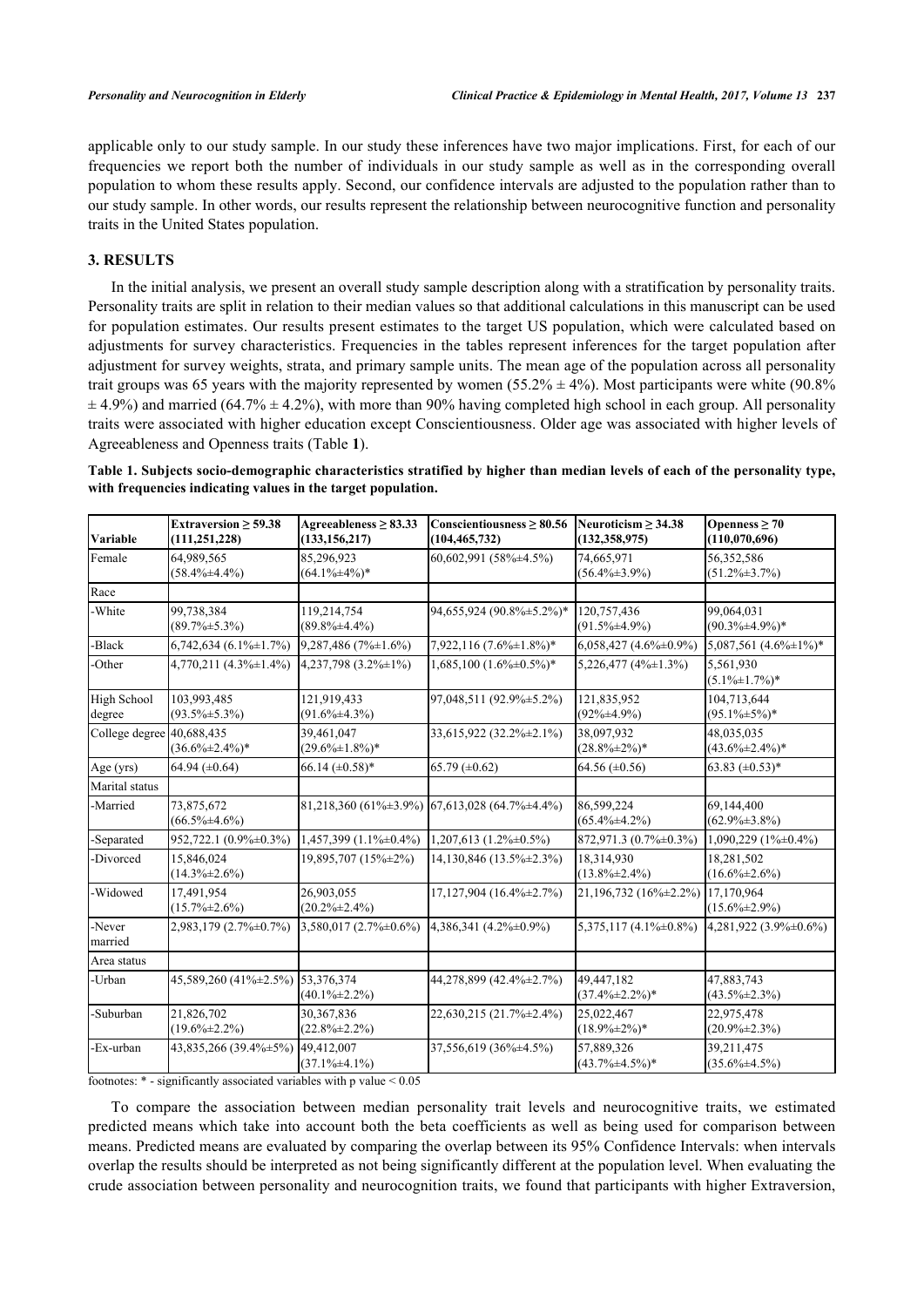Conscientiousness and Openness were significantly associated with better self-measured present memory levels whereas Neuroticism was a strong predictor of poor memory, both present and past. In addition, Extraversion and Openness were positively related with long-term retrieval. High Extraversion, Conscientiousness and Openness were associated with better cognitive performance including cognitive enjoyment and effort, while higher Neuroticism levels was negatively associated with cognitive effort. Openness was positively associated with good verbal comprehension, visual-spatial thinking, fluid reasoning, quantitative reasoning, episodic memory performance, working memory, processing speed, calculation ability and phonic/decoding skills to unfamiliar words. Individuals with higher levels of Agreeableness demonstrated negative associations with visual-spatial thinking, verbal analogical reasoning using lexical knowledge, quantitative reasoning, and calculation ability (Table **[2](#page-5-0)**).

| Neurocognitive             |                                                |                                                                          |                                                         |                                        |                                          |
|----------------------------|------------------------------------------------|--------------------------------------------------------------------------|---------------------------------------------------------|----------------------------------------|------------------------------------------|
| variables                  | Extraversion $\geq$ 59.38                      | Agreeableness $\geq 83.33$                                               | Conscientiousness $\geq 80.56$ Neuroticism $\geq 34.38$ |                                        | Openness $\geq 70$                       |
| Memory                     | 48.58 (46.62, 50.54)*                          | 51.27 (49.14, 53.41)                                                     | 49.4 (47.26, 51.54)*                                    | 54.69 (52.34, 57.05)*                  | 49.78 (47.2, 52.36)*                     |
| Past memory                | 71.02 (68.81, 73.22)                           | 72.55 (70.84, 74.26)                                                     | 71.27 (69.02, 73.53)                                    | 73.49 (71.46, 75.51)*                  | 70.89 (68.78, 73)                        |
| Episodic memory            | 55.64 (53.89, 57.39)                           | 54.97 (53.47, 56.48)                                                     | 54.9 (53.28, 56.52)                                     | 54.93 (53.3, 56.57)                    | 57.67 (56.04, 59.3)*                     |
| <b>Similarities</b>        | 53.85 (52.53, 55.16)                           | 53.51 (52.41, 54.62)                                                     | 53.32 (52.09, 54.55)                                    | 52.58 (51.32, 53.84)                   | 55.75 (54.51, 57)*                       |
| Vocabulary                 | 54.38 (52.75, 56.01)                           | 53.42 (51.96, 54.88)                                                     | 53.55 (51.89, 55.22)                                    | 53.16 (51.78, 54.54)                   | 57.32 (56.05,<br>58.59)*                 |
| Matrix reasoning           | 54.75 (53.33, 56.17)                           | 53.73 (52.47, 55)                                                        | 54.42 (53.01, 55.83)                                    | 54.85 (53.56, 56.14)                   | 57.43 (56.32,<br>$58.53)*$               |
| Block design               | 49.41 (48.21, 50.61)                           | 48.95 (47.9, 50)*                                                        | 50.09 (48.99, 51.2)                                     | 50.27 (49.07, 51.47)                   | 52.3 (51.27, 53.34)*                     |
| Auditory working<br>memory | 516.99 (514.79, 519.18) 515.24 (513.08, 517.4) |                                                                          | 515.8 (513.47, 518.13)                                  | 516.29 (514.05,<br>518.53)             | 518.86 (516.59,<br>$521.13)*$            |
| Calculation                | 527.3 (525.39, 529.21)                         | 525.47 (523.65, 527.3)*                                                  | 526.96 (525.04, 528.87)                                 | 525.6 (523.51, 527.68) 530.46 (528.43, | 532.49)*                                 |
| Concept formation          |                                                | 507.93 (504.44, 511.42) 505.49 (502.72, 508.27)                          | 507.94 (504.27, 511.61)                                 | 507.59 (504.47, 510.7)                 | 511.22 (507.88,<br>514.56)*              |
| Number series              |                                                | 517.53 (514.88, 520.18) 514.55 (512.24, 516.87)* 516.25 (513.72, 518.78) |                                                         | 515.37 (512.71,<br>518.02)             | 521.66 (518.91,<br>$524.42$ <sup>*</sup> |
| Picture vocabulary         |                                                | 557.42 (553.18, 561.67) 556.71 (553.65, 559.77)                          | 555.44 (551.82, 559.06)                                 | 556.89 (553.54,<br>560.23              | 564.2 (561.85,<br>566.56)*               |
| Retrieval fluency          | 26.71 (25.54, 27.89)*                          | 25.39 (24.56, 26.22)                                                     | 25.79 (24.81, 26.77)                                    | 24.72 (23.73, 25.72)                   | 27.45 (26.44,<br>$28.46*$                |
| Spatial relations          | 66.64 (65.53, 67.74)                           | 65.81 (64.75, 66.86)                                                     | 66.72 (65.63, 67.82)                                    | 66.39 (65.23, 67.55)                   | 68.98 (68.04,<br>$69.91$ <sup>*</sup>    |
| Verbal analogies           |                                                | 508.71 (505.22, 512.21) 506.18 (503.39, 508.96)* 508.04 (505.34, 510.73) |                                                         | 509.34 (506.05,<br>512.63              | 515.19 (511.92,<br>$518.46*$             |
| Visual matching            | 75.45 (74.09, 76.81)                           | 74.67 (73.38, 75.96)                                                     | 75.44 (74.06, 76.82)                                    | 73.9 (72.55, 75.25)                    | 75.61 (74.21, 77)*                       |
| Word attack                |                                                | 527.27 (523.55, 530.98) 526.65 (523.11, 530.19)                          | 527.52 (523.59, 531.44)                                 | 526.31 (522.56,<br>530.06)             | 531.1 (527.38,<br>534.83)*               |
| Cognitive enjoyment        | 58.04 (54.89, 61.19)*                          | 53.98 (51.45, 56.52)                                                     | 56.63 (53.45, 59.8)*                                    | 53.9 (51.49, 56.3)                     | 65.88 (63.54,<br>$68.22$ <sup>*</sup>    |
| Cognitive effort           | 67.05 (64.12, 69.97)*                          | 63.38 (60.75, 66)                                                        | 66.74 (63.69, 69.79)*                                   | 59.55 (56.79, 62.3)*                   | 73.19 (70.58,<br>$75.81*$                |
| Switching                  | 97.68 (96.92, 98.44)                           | 96.88 (96.01, 97.76)                                                     | 96.62 (95.57, 97.66)                                    | 96.66 (95.74, 97.59)                   | 97.93 (97.23, 98.63)                     |
| Vigilance test             | 50.61 (49.05, 52.18)                           | 50.45 (49.13, 51.76)                                                     | 50.02 (48.64, 51.39)                                    | 50.16 (48.57, 51.76)                   | 51.1 (49.78, 52.43)                      |

<span id="page-5-0"></span>

footnotes: \* - significantly associated variables with p value < 0.05

The following table adjusts previous results for the list of confounding variables, values having the same interpretation as the previous table. When evaluating the adjusted analysis, the same statistically significant associations were still present, but with slightly different predicted means (Table **[3](#page-6-0)**).

When conducting the same analyses with imputed values for purposes of sensitivity analysis, all significant associations remained stable, therefore validating the robustness of our results.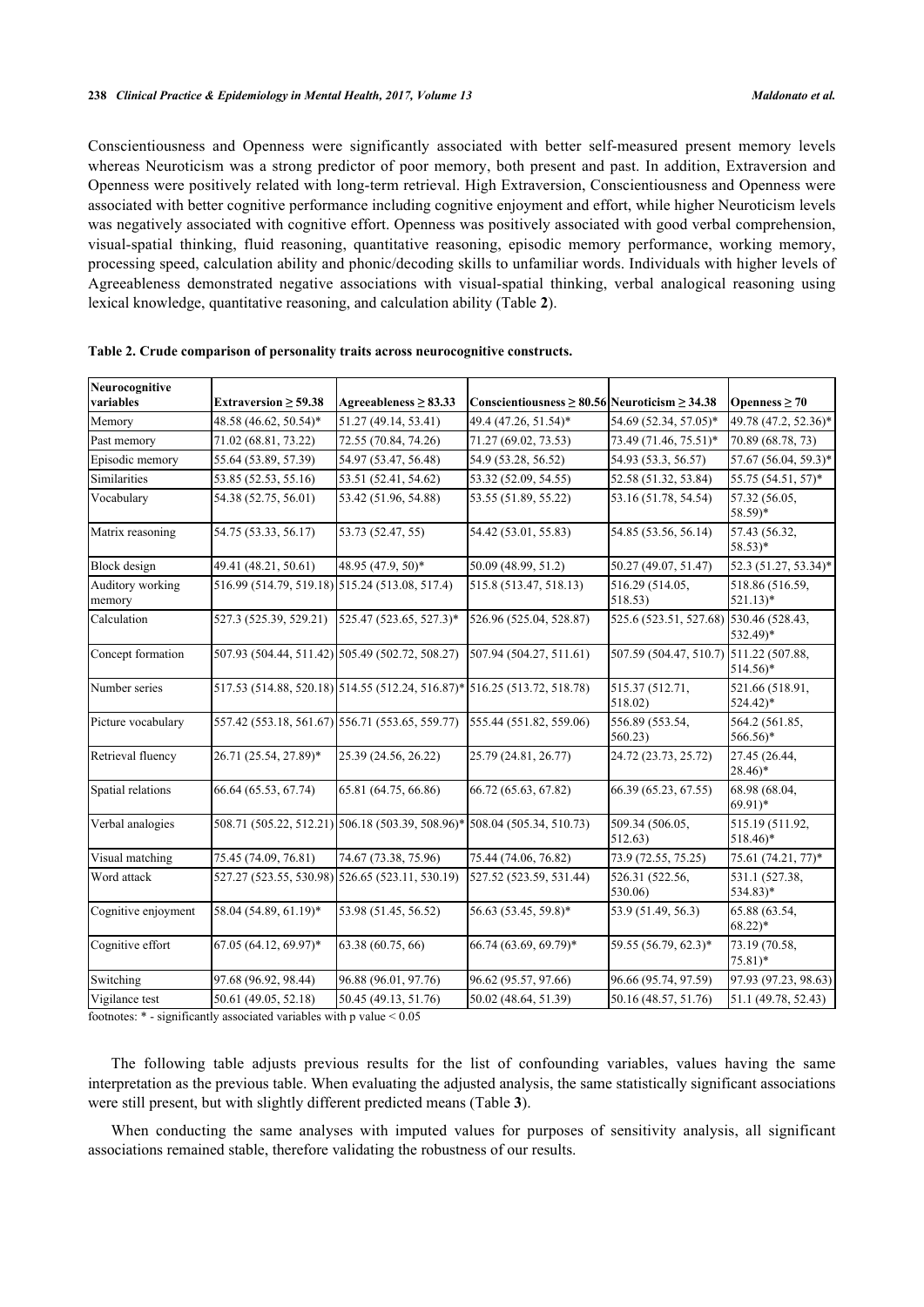| Neurocognitive<br>variables | Extraversion $\geq$ 59.38  | Agreeableness $\geq 83.33$                       | Conscientiousness $\geq 80.56$ Neuroticism $\geq 34.38$ |                            | Openness $\geq 70$                       |
|-----------------------------|----------------------------|--------------------------------------------------|---------------------------------------------------------|----------------------------|------------------------------------------|
| Memory                      | 56.25 (50.68, 61.83)*      | 58.74 (53.25, 64.22)                             | 57.02 (51.56, 62.47)*                                   | 61.75 (56.34, 67.17)*      | 58.16 (52.49,<br>$63.83)*$               |
| Past memory                 | 73.92 (69.58, 78.26)       | 75.48 (71.29, 79.67)                             | 73.91 (69.65, 78.17)                                    | 76.32 (72.02, 80.63)*      | 73.87 (69.62, 78.13)                     |
| Episodic memory             | 51.16 (47.54, 54.78)       | 50.97 (47.53, 54.42)                             | 51.14 (47.67, 54.62)                                    | 50.48 (46.9, 54.05)        | 52.27 (48.8, 55.74)*                     |
| Similarities                | 48.8 (45.71, 51.88)        | 49.15 (46.09, 52.21)                             | 48.68 (45.61, 51.75)                                    | 47.89 (44.98, 50.81)       | 49.74 (46.73,<br>$52.76*$                |
| Vocabulary                  | 49.22 (45.71, 52.74)       | 49.02 (45.73, 52.31)                             | 48.85 (45.39, 52.31)                                    | 48.58 (45.61, 51.56)       | 51.2 (48.12, 54.28)*                     |
| Matrix reasoning            | 49.5 (46.88, 52.12)        | 49.5 (46.98, 52.02)                              | 49.9 (47.24, 52.57)                                     | 49.54 (47.11, 51.96)       | 50.92 (48.45,<br>$53.38*$                |
| Block design                | 45.48 (43.23, 47.74)       | 45.92 (43.71, 48.14)*                            | 46.75 (44.5, 49)                                        | 46.11 (43.92, 48.31)       | 47.22 (45.04,<br>49.41)*                 |
| Auditory working<br>memory  | 509.65 (504.84,<br>514.46) | 509.05 (504.33, 513.77)                          | 509.39 (504.55, 514.23)                                 | 508.73 (503.86,<br>513.61) | 510.11 (505.13,<br>$515.09$ <sup>*</sup> |
| Calculation                 | 517.95 (514.27,<br>521.62) | 518.02 (514.41, 521.64)* 518.73 (515.06, 522.4)  |                                                         | 517.03 (513.57,<br>520.49) | 518.9 (515.16,<br>$522.63)*$             |
| Concept formation           | 498.45 (492.92,<br>503.98) | 497.89 (492.56, 503.22)                          | 499.79 (494.25, 505.32)                                 | 497.44 (492.09,<br>502.78) | 499.21 (493.78,<br>$504.64$ <sup>*</sup> |
| Number series               | 503.98 (498.61,<br>509.34) | 503.37 (498.17, 508.58)* 504.16 (498.81, 509.52) |                                                         | 502.13 (497.02,<br>507.24) | 505.21 (499.71,<br>$510.71$ <sup>*</sup> |
| Picture vocabulary          | 544.52 (537.69,<br>551.34) | 545.22 (538.76, 551.68)                          | 543.57 (536.92, 550.22)                                 | 544.31 (538.19,<br>550.42  | 549.74 (543.79,<br>$555.7$ *             |
| Retrieval fluency           | 24.83 (22.67, 26.98)*      | 23.88 (21.85, 25.91)                             | 24.22 (22.1, 26.34)                                     | 22.81 (20.83, 24.78)       | 24.89 (22.87, 26.9)*                     |
| Spatial relations           | 62.43 (59.57, 65.3)        | 62.37 (59.44, 65.3)                              | 63.06 (60.09, 66.03)                                    | 61.89(59.01, 64.77)        | 63.9 (61.13, 66.67)*                     |
| Verbal analogies            | 501.42 (496.2, 506.64)     | 500.9 (496.22, 505.57)*                          | 501.92 (496.81, 507.03)                                 | 502.09 (497.26,<br>506.93) | 505.28 (500.16,<br>$510.41$ <sup>*</sup> |
| Visual matching             | 67.05 (63.9, 70.19)        | 66.64 (63.38, 69.9)                              | 67.47 (64.26, 70.68)                                    | (65.38(62.18, 68.57))      | 66.6 (63.38, 69.82)*                     |
| Word attack                 | 512.98 (503.36, 522.6)     | 513.62 (503.93, 523.31)                          | 514.31 (504.32, 524.3)                                  | 512.91 (502.88,<br>522.94) | 515.44 (505.1,<br>525.78)*               |
| Cognitive enjoyment         | 54.44 (49.33, 59.55)*      | 52.12 (47.29, 56.94)                             | 54.07 (49.08, 59.05)*                                   | 51.37 (46.75, 56)          | 59.56 (55.48,<br>$63.64$ <sup>*</sup>    |
| Cognitive effort            | 58.67 (53.07, 64.26)*      | 56.25 (50.53, 61.96)                             | 59.04 (53.35, 64.73)*                                   | 51.81 (46.44, 57.19)*      | 62.3 (55.85, 68.75)*                     |
| Switching                   | 97.3 (95.28, 99.32)        | 96.57 (94.45, 98.69)                             | 96.28 (94.16, 98.4)                                     | 96.16 (94.02, 98.31)       | 97.45 (95.46, 99.43)                     |
| Vigilance test              | 46.22 (42.87, 49.56)       | 46.42 (43.13, 49.7)                              | 45.78 (42.33, 49.23)                                    | 45.62 (42.18, 49.05)       | 46.02 (42.66, 49.38)                     |

<span id="page-6-0"></span>

| Table 3. Adjusted comparison of personality traits across neurocognitive constructs. |  |  |  |
|--------------------------------------------------------------------------------------|--|--|--|
|                                                                                      |  |  |  |

footnotes: \* - significantly associated variables with p value < 0.05.

#### **4. DISCUSSION**

To the best of our knowledge, no previous studies have evaluated the association between personality traits and neurocognitive functioning in a sample that mirrors a nationally-representative sample of elderly individuals in the United States. We found that Extraversion, Conscientiousness and Openness were positively associated with increased neurocognitive function and self-rated present memory. Extraversion and Openness also had a positive association with long-term retrieval. Agreeableness was negatively associated with several neurocognitive functions, while Neuroticism was negatively associated with memory and cognitive effort.

Personality traits have been demonstrated to predict important life outcomes such as health and longevity, educational and occupational attainment, and need for cognition [[43,](#page-10-16) [44](#page-10-17)]. Previous studies comparing cognition in subjects presenting different personality types reported cognitive inhibition to be a key mechanism in the regulation of emotions[[45\]](#page-10-18) and personality. Specifically, higher levels of neuroticism and various forms of neurocognitive impairment predict an increased reliance on passive strategies and reduced reliance on active problem solving [\[46\]](#page-10-19). Higher levels of extroversion were related to greater social support seeking. In another study, intelligence, defined as one's ability to reason and to solve problems [\[47\]](#page-10-20) was a major predictor of need for cognition and scholastic achievement [[48\]](#page-10-21). This indicates a positive association between intelligence and need for cognition [\[47\]](#page-10-20), pointing to need for cognition being a dynamic factor that changes progressively with age-related cognitive processing [[49\]](#page-10-22). In relation to the association between gender, personality and cognition, previous research reported that women are more emotionally responsive than men, resulting in girls being significantly higher than boys on pro-social behavior levels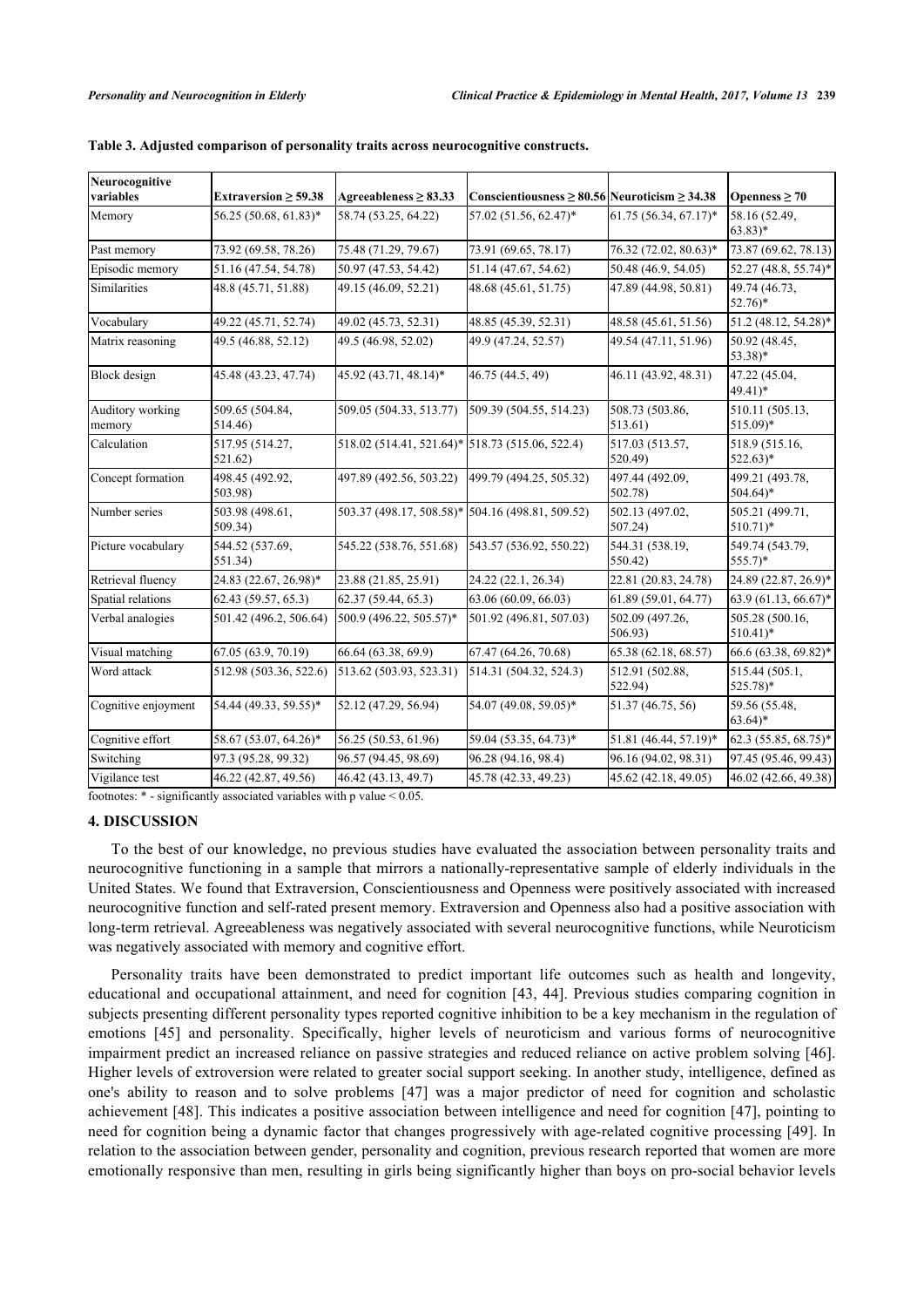[\[50](#page-11-0), [51\]](#page-11-1) by primary socialization agents such as parents, teachers, and peers. This finding supports the report that women score higher on emotional aspects of personal distress, empathy, and sympathy for others, all traits of agreeableness [\[51](#page-11-1)].

Our findings support that personality traits contribute to neurocognitive function among the elderly. Personality traits influence how an individual thinks, feels and behaves, influencing their social adjustment and life experiences. Therefore, the impact of personality traits in cognitive function likely involves interplay between various direct and indirect mechanisms [[52\]](#page-11-2). These mechanisms impact not only cognitive functioning in a life-span, but also cognitive aging and its compensatory mechanisms [[6,](#page-9-3) [22](#page-9-19)]. As described below, some of our results contradict previous literature. These differences likely occur because of our particularly large sample size, and also because our database included a broad neurocognitive evaluation.

Neuroticism has been consistently associated with poor cognitive function and a marked cognitive decline over one's lifetime [[13](#page-9-10), [22\]](#page-9-19). These associations have a number of possible mechanisms. First, individuals scoring high in neuroticism are prone to distraction, state anxiety and de-motivation due to worry-related thoughts [[53](#page-11-3), [54](#page-11-4)]. Second, neuroticism poses a chronic tendency to psychological stress. Chronic stress causes hyperactivation in the sympathetic nervous system and in the hypothalamic-pituitary-adrenal axis, ultimately leading to neurodenegeration [[55](#page-11-5), [56](#page-11-6)]. Third, neuroticism is a risk factor for psychiatric and physical conditions which lead toward cognitive impairment, including depression, anxiety, substance abuse, and cardiovascular disease [\[57](#page-11-7) - [62\]](#page-11-8). Finally, neuroticism predicts poor social support and socioeconomic deprivation, ultimately resulting in reduced exposure to cognitively-stimulating activities. Differences across studies may be partly attributable to differences in either the cognitive battery or the type of personality questionnaire used. For Neuroticism, for instance, some scales may emphasize the anxiety and depression facets versus impulsivity and anger. Thus, different facets of Neuroticism may be differentially associated with cognitive function [[63\]](#page-11-9).

The association between Openness and higher cognitive function is also not unexpected. Openness reflects a predisposition to intellectual receptivity and flexibility in processing new information [[64](#page-11-10) - [66](#page-11-11)]. This personality trait also seems to have a protective effect in relation to cognitive function, occurring through an increased engagement in cognitively-stimulating activities [[64\]](#page-11-10), ultimately contributing toward greater cognitive reserve [[67\]](#page-11-12). Individuals with high levels of cognitive reserve have an efficient cognitive network, which may help individuals to better cope with age-related changes. This also suggests that older adults engaging in highly cognitively enriching activities may have greater cognitive ability than less active older adults [\[68](#page-11-13)]. Openness is likely to be linked to dopaminergic function, as the neurotransmitter dopamine is one of the main drivers regarding the motivation to explore, ultimately influencing cognitive processes [[69\]](#page-11-14).

Conscientiousness also had a positive impact in cognitive function in our sample, likely due to its association with a series of positive behaviors including discipline, organization, and punctuality [[70](#page-11-15)]. Conscientious individuals also engage less frequently in unhealthy behaviors [\[71\]](#page-12-0), also being positively related to better cognitive functioning during their elderly years. This is likely explained by conscientiousness influencing health behaviors such as physical exercises, which leads to a larger volume in the prefrontal cortex and reduces age-related atrophy in the frontal, parietal, and temporal cortices [[72,](#page-12-1) [73](#page-12-2)]. Second, individuals with better preserved cognitive functioning are likely to maintain their previous levels of Conscientiousness as they age [\[74](#page-12-3)]. Counter-intuitively, some authors reported a negative correlation between Conscientiousness and fluid intelligence. These authors have hypothesized that less intelligent individuals might try to compensate for lower intelligence levels through hard work [[75](#page-12-4)]. Perhaps our results differ from these since the positive effect of Extraversion is more evident among the elderly, a group that is at a higher risk of social isolation.

The relationship between Extraversion and cognitive function has been controversial. Extraversion likely leads to cognitive benefits through increased social stimulation. Extrovert individuals also have a more active reward system, which might increase their cognitive efficiency through positive reinforcement. Conversely, Extraversion was previously associated with worse cognitive functioning, this association allegedly happening since extroverts have lower attention ability and decreased capacity of introspective analysis. Finally, our results were also in disagreement with reports of a positive association between Agreeableness and cognitive function [\[22\]](#page-9-19). We believe that a more oppositional nature might reflect a deeper intellectual activity and are more independent [[76,](#page-12-5) [77\]](#page-12-6). Another possible explanation is that individuals with higher cognitive abilities do not need to develop high Agreeableness to achieve their personal goals, but they use their intellect for regulating and controlling their affective lives [\[78](#page-12-7)].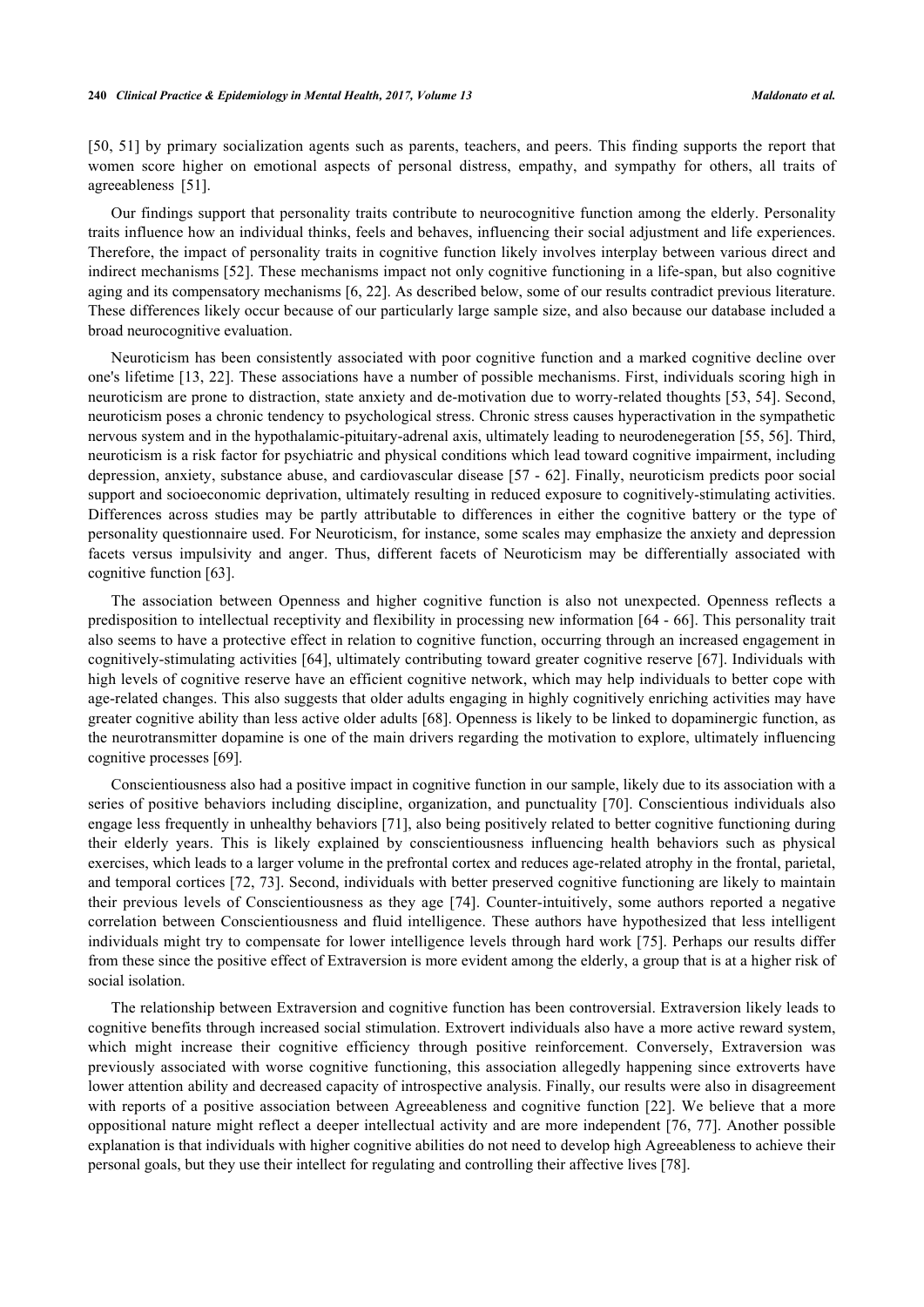Despite its contribution, our study does have important limitations. Despite our best efforts in controlling for missing rates, some of our variables had particularly high rates. This limitation was minimized by using imputation algorithms followed by sensitivity analyses to ensure that our final conclusions were valid under different assumptions. Secondly, our analysis did not include longitudinal measures of cognitive function and personality. However, we have made inferences for population estimates which were not present in previous studies. Thirdly, our study is observational and analyzed associations rather than causal models. Therefore, our results should be interpreted with caution and in light or other experimental or causal models. Fourthly, since our database is cross-sectional, one cannot discard the possibility of reverse causality since we did not demonstrate that the cause preceded the outcomes. Fifthly, our study makes a number of comparisons, which could have induced us into a type I statistical error. However, our design includes a number of factors that reduced the likelihood of this issue. Specifically: (a) each of our hypotheses were based on previous literature rather than being data-driven; (b) we conducted a sensitivity analysis with adjustment for multiple testing, which led to similar conclusions; and (c) we made use of confidence intervals rather than relying exclusively on p values. Finally, it would have been important to evaluate the association with measures of mood. Unfortunately, these measures are not present in the database.

In conclusion, our results demonstrate that Extraversion, Conscientiousness and Openness personality traits are associated with good cognitive health. Individuals scoring high in Neuroticism and Agreeableness might benefit from tailored cognitive interventions to prevent age-related cognitive decline. Our results are significant in that personality traits might be used as risk factors for the future development of cognitive modifications. In this scenario, clinical and policy measures could potentially target at risk groups through prevention and early intervention programs involving the promotion of positive health behaviors and engagement in cognitively stimulating activities. There is a need of future longitudinal studies in developing a better understanding of the correlated changes in personality and cognitive ability in older adults.

#### **AUTHORS' CONTRIBUTIONS**

Nelson Mauro Maldonato conceived and designed the investigation. Raffaele Sperandeo conceived, designed, and performed analysis and interpretation of data. Silvia Dell'Orco and Pietro Cipresso worked on analysis and interpretation of the data. Vittoria Silviana Iorio, Daniela Albesi and Nicole Nascivera drafted the manuscript. Maria Luigia Fusco and Patrizia Marone reviewed the manuscript. All authors approved the final manuscript.

#### **ETHICS APPROVAL AND CONSENT TO PARTICIPATE**

Since the project involved the use of a secondary data analysis from a publicly available data source, the Institution Review Board judged that no informed consent was required.

#### **HUMAN AND ANIMAL RIGHTS**

Not applicable.

#### **CONSENT FOR PUBLICATION**

Not applicable.

#### **CONFLICT OF INTEREST**

Nelson Mauro Maldonato, Raffaele Sperandeo, Silvia Dell'Orco, Pietro Cipresso, Vittoria Silviana Iorio, Daniela Albesi, Nicole Nascivera, Maria Luigia Fusco, and Patrizia Marone declare that they have no competing interests.

#### **ACKNOWLEDGEMENTS**

Declared none.

# **REFERENCES**

- <span id="page-8-0"></span>[1] Harada CN, Natelson Love MC, Triebel K. Normal Cognitive Aging 2013[.http://www.ncbi.nlm.nih.gov/pmc/articles/PMC4015335/](http://www.ncbi.nlm.nih.gov/pmc/articles/PMC4015335/) [\[http://dx.doi.org/10.1016/j.cger.2013.07.002\]](http://dx.doi.org/10.1016/j.cger.2013.07.002)
- <span id="page-8-1"></span>[2] Dotchin CL, Paddick S-M, Gray WK, Kisoli A, Orega G, Longdon AR, *et al.* The association between disability and cognitive impairment in an elderly Tanzanian population 2015[.http://www.sciencedirect.com/science/article/pii/S2210600614000835](http://www.sciencedirect.com/science/article/pii/S2210600614000835) [\[http://dx.doi.org/10.1016/j.jegh.2014.09.004\]](http://dx.doi.org/10.1016/j.jegh.2014.09.004)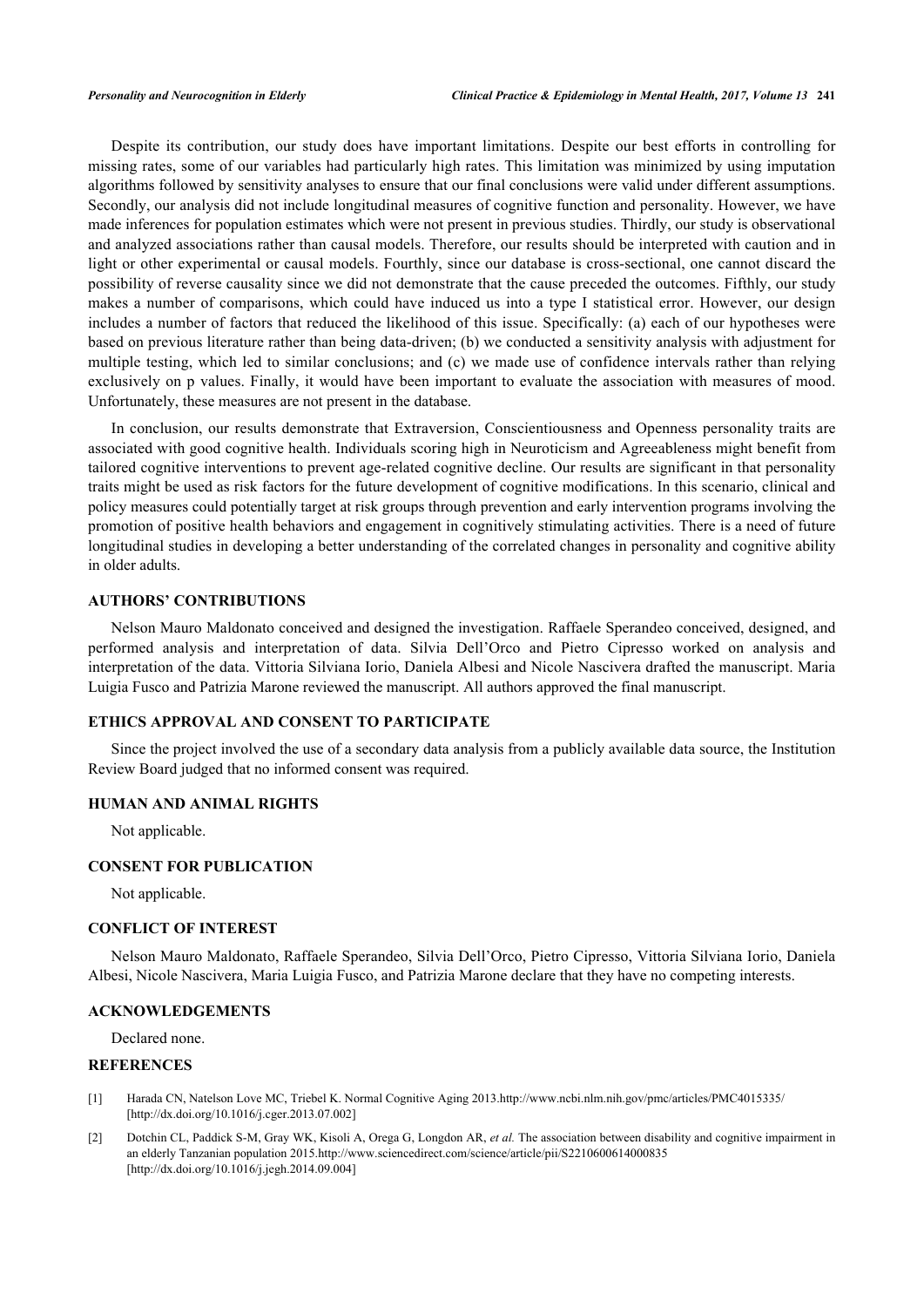- <span id="page-9-0"></span>[3] Baer LH, Tabri N, Blair M, Bye D, Li KZ, Pushkar D. Longitudinal associations of need for cognition, cognitive activity, and depressive symptomatology with cognitive function in recent retirees. J Gerontol B Psychol Sci Soc Sci 2013; 68(5): 655-64. [\[http://dx.doi.org/10.1093/geronb/gbs112](http://dx.doi.org/10.1093/geronb/gbs112)] [PMID: [23213060\]](http://www.ncbi.nlm.nih.gov/pubmed/23213060)
- <span id="page-9-1"></span>[4] Soubelet A, Salthouse TA. Personality-cognition relations across adulthood. Dev Psychol 2011; 47(2): 303-10. [\[http://dx.doi.org/10.1037/a0021816](http://dx.doi.org/10.1037/a0021816)] [PMID: [21142358\]](http://www.ncbi.nlm.nih.gov/pubmed/21142358)
- <span id="page-9-2"></span>[5] Smith TW, Spiro A III. Personality, health, and aging: Prolegomenon for the next generation. J Res Pers 2002; 36(4): 363-94. [\[http://dx.doi.org/10.1016/S0092-6566\(02\)00014-4\]](http://dx.doi.org/10.1016/S0092-6566(02)00014-4)
- <span id="page-9-3"></span>[6] Curtis RG, Windsor TD, Soubelet A. The relationship between Big-5 personality traits and cognitive ability in older adults - a review. Neuropsychol Dev Cogn B Aging Neuropsychol Cogn 2015; 22(1): 42-71. [\[http://dx.doi.org/10.1080/13825585.2014.888392\]](http://dx.doi.org/10.1080/13825585.2014.888392) [PMID: [24580119](http://www.ncbi.nlm.nih.gov/pubmed/24580119)]
- <span id="page-9-4"></span>[7] Booth JE, Schinka JA, Brown LM, Mortimer JA, Borenstein AR. Five-factor personality dimensions, mood states, and cognitive performance in older adults. J Clin Exp Neuropsychol 2006; 28(5): 676-83. [\[http://dx.doi.org/10.1080/13803390590954209\]](http://dx.doi.org/10.1080/13803390590954209) [PMID: [16723316](http://www.ncbi.nlm.nih.gov/pubmed/16723316)]
- <span id="page-9-5"></span>[8] John OP, Srivastava S. The big five trait taxonomy: History, measurement, and theoretical perspectives. Handbook of personality: Theory and research. 1999; 2.
- <span id="page-9-6"></span>[9] McArdle WJ, Robert W. Cognition and aging in the USA (CogUSA) 2007-2009. Assessment 2015.
- <span id="page-9-7"></span>[10] DeYoung CG. Personality neuroscience and the biology of traits. Soc Personal Psychol Compass 2010; 4(12): 1165-80. [\[http://dx.doi.org/10.1111/j.1751-9004.2010.00327.x\]](http://dx.doi.org/10.1111/j.1751-9004.2010.00327.x)
- <span id="page-9-8"></span>[11] Nebes RD, Butters MA, Mulsant BH, *et al.* Decreased working memory and processing speed mediate cognitive impairment in geriatric depression. Psychol Med 2000; 30(3): 679-91. [\[http://dx.doi.org/10.1017/S0033291799001968](http://dx.doi.org/10.1017/S0033291799001968)] [PMID: [10883722\]](http://www.ncbi.nlm.nih.gov/pubmed/10883722)
- <span id="page-9-9"></span>[12] Wilson RS, Bennett DA, Mendes de Leon CF, Bienias JL, Morris MC, Evans DA. Distress proneness and cognitive decline in a population of older persons. Psychoneuroendocrinology 2005; 30(1): 11-7. [\[http://dx.doi.org/10.1016/j.psyneuen.2004.04.005](http://dx.doi.org/10.1016/j.psyneuen.2004.04.005)] [PMID: [15358438\]](http://www.ncbi.nlm.nih.gov/pubmed/15358438)
- <span id="page-9-10"></span>[13] Chapman B, Duberstein P, Tindle HA, *et al.* Personality predicts cognitive function over 7 years in older persons; Am J Geriatr Psychiatry 2012; 20(7): 612-21. [\[http://dx.doi.org/10.1097/JGP.0b013e31822cc9cb](http://dx.doi.org/10.1097/JGP.0b013e31822cc9cb)]
- <span id="page-9-11"></span>[14] Jackson J, Balota DA, Head D. Exploring the relationship between personality and regional brain volume in healthy aging. Neurobiol Aging  $2011: 32(12): 2162-71$ [\[http://dx.doi.org/10.1016/j.neurobiolaging.2009.12.009](http://dx.doi.org/10.1016/j.neurobiolaging.2009.12.009)] [PMID: [20036035](http://www.ncbi.nlm.nih.gov/pubmed/20036035)]
- <span id="page-9-12"></span>[15] Wright CI, Feczko E, Dickerson B, Williams D. Neuroanatomical correlates of personality in the elderly. Neuroimage 2007; 35(1): 263-72. [\[http://dx.doi.org/10.1016/j.neuroimage.2006.11.039\]](http://dx.doi.org/10.1016/j.neuroimage.2006.11.039) [PMID: [17229578](http://www.ncbi.nlm.nih.gov/pubmed/17229578)]
- <span id="page-9-13"></span>[16] Hertzog C, Kramer AF, Wilson RS, Lindenberger U. Enrichment effects on adult cognitive development: Can the functional capacity of older adults be preserved and enhanced? Psychological science in the public interest. Am J Psychol Soc 2008; 9(1): 1-65.
- <span id="page-9-14"></span>[17] Rapp MA, Dahlman K, Sano M, Grossman HT, Haroutunian V, Gorman JM. Neuropsychological differences between late-onset and recurrent geriatric major depression. Am J Psychiatry 2005; 162(4): 691-8. [\[http://dx.doi.org/10.1176/appi.ajp.162.4.691](http://dx.doi.org/10.1176/appi.ajp.162.4.691)] [PMID: [15800140\]](http://www.ncbi.nlm.nih.gov/pubmed/15800140)
- <span id="page-9-15"></span>[18] Fleischhauer M, Enge S, Brocke B, Ullrich J, Strobel A, Strobel A. Same or different? Clarifying the relationship of need for cognition to personality and intelligence. Pers Soc Psychol Bull 2010; 36(1): 82-96. [\[http://dx.doi.org/10.1177/0146167209351886\]](http://dx.doi.org/10.1177/0146167209351886) [PMID: [19901274](http://www.ncbi.nlm.nih.gov/pubmed/19901274)]
- <span id="page-9-16"></span>[19] Canuto A, Meiler-Mititelu C, Herrmann F, Giannakopoulos P, Weber K. Impact of personality on termination of short-term group psychotherapy in depressed elderly outpatients. Int J Geriatr Psychiatry 2008; 23(1): 22-6. [\[http://dx.doi.org/10.1002/gps.1829\]](http://dx.doi.org/10.1002/gps.1829) [PMID: [17477465](http://www.ncbi.nlm.nih.gov/pubmed/17477465)]
- <span id="page-9-17"></span>[20] Aiken-Morgan AT, Bichsel J, Allaire JC, Savla J, Edwards CL, Whitfield KE. Personality as a source of individual differences in cognition among older African Americans. J Res Pers 2012; 46(5): 465-71. [\[http://dx.doi.org/10.1016/j.jrp.2012.04.006\]](http://dx.doi.org/10.1016/j.jrp.2012.04.006) [PMID: [22962505](http://www.ncbi.nlm.nih.gov/pubmed/22962505)]
- <span id="page-9-18"></span>[21] McArdle JJ, Smith JP, Willis R. Cognition and economic outcomes in the health and retirement survey. National Bureau of Economic Research 2009. [\[http://dx.doi.org/10.3386/w15266\]](http://dx.doi.org/10.3386/w15266)
- <span id="page-9-19"></span>[22] Luchetti M, Terracciano A, Stephan Y, Sutin AR. Personality and cognitive decline in older adults: Data from a longitudinal sample and meta-analysis. J Gerontol B Psychol Sci Soc Sci 2016; 71(4): 591-601. [\[http://dx.doi.org/10.1093/geronb/gbu184](http://dx.doi.org/10.1093/geronb/gbu184)] [PMID: [25583598\]](http://www.ncbi.nlm.nih.gov/pubmed/25583598)
- <span id="page-9-20"></span>[23] von Elm E, Altman DG, Egger M, Pocock SJ, Gøtzsche PC, Vandenbroucke JP. The Strengthening the Reporting of Observational Studies in Epidemiology (STROBE) statement: guidelines for reporting observational studies. Prev Med 2007; 45(4): 247-51. [\[http://dx.doi.org/10.1016/j.ypmed.2007.08.012\]](http://dx.doi.org/10.1016/j.ypmed.2007.08.012) [PMID: [17950122](http://www.ncbi.nlm.nih.gov/pubmed/17950122)]
- <span id="page-9-21"></span>[24] Tun PA, Lachman ME. Telephone assessment of cognitive function in adulthood: The Brief Test of Adult Cognition by Telephone Age and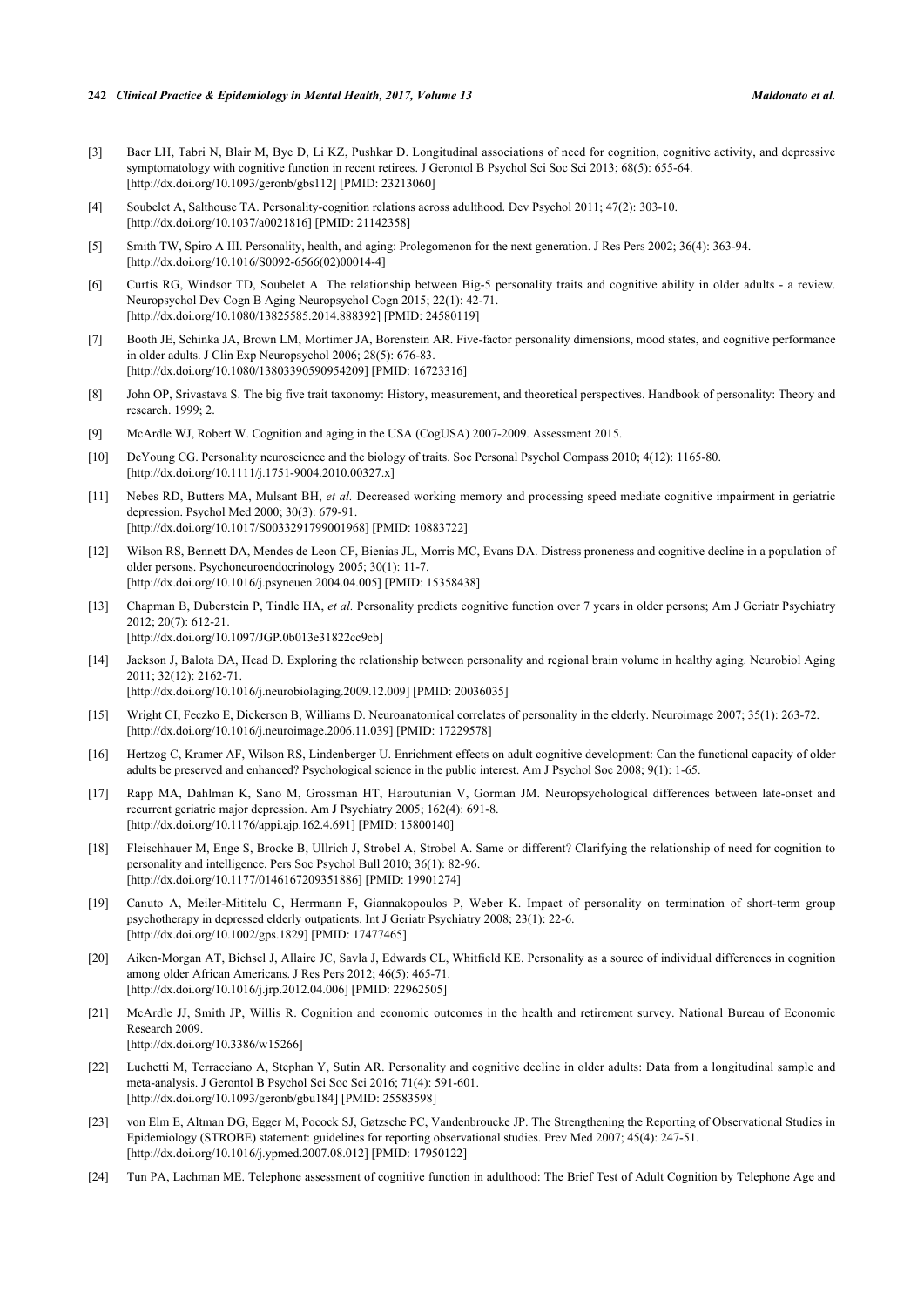Ageing [Internet] 2006 Nov [cited 2016 Feb 22] 2006; 35(6): 629-32. Available from:<http://ageing.oxfordjournals.org/content/35/6/629>

- <span id="page-10-10"></span>[25] McArdle JJ, Woodcock RW. The creation of the vigilance task for telephone and in-person administration 2006.
- <span id="page-10-5"></span>[26] Woodcock M R W. Woodcock-Johnson iii cognitive battery and achievement battery. 2001.
- <span id="page-10-0"></span>[27] Wechsler D. Wechsler abbreviated scale of intelligence. Riverside. (WASI). San Antonio (TX): Harcourt Assessment 1999.
- <span id="page-10-1"></span>[28] Cacioppo JT, Petty RE. The need for cognition. J Pers Soc Psychol 1982; 42(1): 116-31. [\[http://dx.doi.org/10.1037/0022-3514.42.1.116](http://dx.doi.org/10.1037/0022-3514.42.1.116)]
- <span id="page-10-2"></span>[29] Ofstedal MB, Fisher GG, Herzog AR. Documentation of cognitive functioning measures in the health and retirement study. Ann Arbor, MI: University of Michigan 2005; p. 10. [\[http://dx.doi.org/10.7826/ISR-UM.06.585031.001.05.0010.2005\]](http://dx.doi.org/10.7826/ISR-UM.06.585031.001.05.0010.2005)
- <span id="page-10-3"></span>[30] Abu-Hilal MM, Al-Baili MA, Sartawi A, Abdel-Fattah F, Al-Qaryouti IA. Psychometric properties of the wechsler abbreviated scale of intelligence (wasi) with an Arab sample of school students. Individ Diff Res 2011; 9(4)
- <span id="page-10-4"></span>[31] Canivez GL, Konold TR, Collins JM, Wilson G. Construct validity of the Wechsler abbreviated scale of intelligence and wide range intelligence test: Convergent and structural validity. Sch Psychol Q 2009; 24(4): 252. [\[http://dx.doi.org/10.1037/a0018030](http://dx.doi.org/10.1037/a0018030)]
- <span id="page-10-6"></span>[32] Lohman DF. The Woodcock-Johnson iii and the cognitive abilities test (form 6): A concurrent validity study . 2012; 31.
- [33] Mather N. Woodcock-Johnson iii tests of cognitive abilities examiner's manual; Riverside Pub. 2001.
- [34] Sares T. Review of the woodcock–Johnson iii diagnostic supplement to the tests of cognitive abilities 2005.
- <span id="page-10-7"></span>[35] Abu-Hamour B, Al Hmouz H, Mattar J, Muhaidat M. The use of woodcock-Johnson tests for identifying students with special needs-a comprehensive literature review. Procedia Soc Behav Sci 2012; 47: 665-73. [\[http://dx.doi.org/10.1016/j.sbspro.2012.06.714\]](http://dx.doi.org/10.1016/j.sbspro.2012.06.714)
- <span id="page-10-8"></span>[36] Lachman ME, Agrigoroaei S, Tun PA, Weaver SL. Monitoring cognitive functioning: psychometric properties of the brief test of adult cognition by telephone. Assessment 2014; 21(4): 404-17. [\[http://dx.doi.org/10.1177/1073191113508807\]](http://dx.doi.org/10.1177/1073191113508807) [PMID: [24322011](http://www.ncbi.nlm.nih.gov/pubmed/24322011)]
- <span id="page-10-9"></span>[37] Salthouse TA, Fristoe N, McGuthry KE, Hambrick DZ. Relation of task switching to speed, age, and fluid intelligence. Psychol Aging 1998; 13(3): 445-61. [\[http://dx.doi.org/10.1037/0882-7974.13.3.445](http://dx.doi.org/10.1037/0882-7974.13.3.445)] [PMID: [9793120](http://www.ncbi.nlm.nih.gov/pubmed/9793120)]
- <span id="page-10-11"></span>[38] Nuechterlein KH, Green MF, Kern RS, *et al.* The MATRICS Consensus Cognitive Battery, part 1: Test selection, reliability, and validity. Am J Psychiatry 2008; 165(2): 203-13. [\[http://dx.doi.org/10.1176/appi.ajp.2007.07010042](http://dx.doi.org/10.1176/appi.ajp.2007.07010042)] [PMID: [18172019\]](http://www.ncbi.nlm.nih.gov/pubmed/18172019)
- <span id="page-10-12"></span>[39] Dikmen SS, Bauer PJ, Weintraub S, *et al.* Measuring episodic memory across the lifespan: NIH Toolbox Picture Sequence Memory Test. J Int Neuropsychol Soc 2014; 20(6): 611-9. [\[http://dx.doi.org/10.1017/S1355617714000460](http://dx.doi.org/10.1017/S1355617714000460)] [PMID: [24960230\]](http://www.ncbi.nlm.nih.gov/pubmed/24960230)
- <span id="page-10-13"></span>[40] Lee PH. Should we adjust for a confounder if empirical and theoretical criteria yield contradictory results? A simulation study Scientific Reports [Internet] 2014 Aug [cited 2016 Jan 30] 2014. Available at:<http://www.nature.com/articles/srep06085>
- <span id="page-10-14"></span>[41] Kuhn M, Johnson K. Applied predictive modeling. 2013. [\[http://dx.doi.org/10.1007/978-1-4614-6849-3](http://dx.doi.org/10.1007/978-1-4614-6849-3)]
- <span id="page-10-15"></span>[42] Prantner B. Visualization of imputed values using the r-package vim. 2011.
- <span id="page-10-16"></span>[43] Roberts BW, Kuncel NR, Shiner R, Caspi A, Goldberg LR. The power of personality: The comparative validity of personality traits, socioeconomic status, and cognitive ability for predicting important life outcomes. Perspect Psychol Sci 2007; 2(4): 313-45. [\[http://dx.doi.org/10.1111/j.1745-6916.2007.00047.x\]](http://dx.doi.org/10.1111/j.1745-6916.2007.00047.x) [PMID: [26151971](http://www.ncbi.nlm.nih.gov/pubmed/26151971)]
- <span id="page-10-17"></span>[44] Heineck G, Anger S. The returns to cognitive abilities and personality traits in germany. Labour Econ 2010; 17(3): 535-46. [\[http://dx.doi.org/10.1016/j.labeco.2009.06.001\]](http://dx.doi.org/10.1016/j.labeco.2009.06.001)
- <span id="page-10-18"></span>[45] Joormann J, Yoon KL, Zetsche U. Cognitive inhibition in depression. Appl Prev Psychol 2007; 12(3): 128-39. [\[http://dx.doi.org/10.1016/j.appsy.2007.09.002\]](http://dx.doi.org/10.1016/j.appsy.2007.09.002)
- <span id="page-10-19"></span>[46] Lysaker PH, Bryson GJ, Marks K, Greig TC, Bell MD. Coping style in schizophrenia: associations with neurocognitive deficits and personality. Schizophr Bull 2004; 30(1): 113-21. [\[http://dx.doi.org/10.1093/oxfordjournals.schbul.a007056](http://dx.doi.org/10.1093/oxfordjournals.schbul.a007056)] [PMID: [15176766\]](http://www.ncbi.nlm.nih.gov/pubmed/15176766)
- <span id="page-10-20"></span>[47] Hill BD, Foster JD, Elliott EM, Shelton JT, McCain J, Gouvier WD. Need for cognition is related to higher general intelligence, fluid intelligence, and crystallized intelligence, but not working memory. J Res Pers 2013; 47(1): 22-5. [\[http://dx.doi.org/10.1016/j.jrp.2012.11.001\]](http://dx.doi.org/10.1016/j.jrp.2012.11.001)
- <span id="page-10-21"></span>[48] Furnham A, Monsen J, Ahmetoglu G. Typical intellectual engagement, Big Five personality traits, approaches to learning and cognitive ability predictors of academic performance. Br J Educ Psychol 2009; 79(Pt 4): 769-82. [\[http://dx.doi.org/10.1348/978185409X412147\]](http://dx.doi.org/10.1348/978185409X412147) [PMID: [19245744](http://www.ncbi.nlm.nih.gov/pubmed/19245744)]
- <span id="page-10-22"></span>[49] Spotts H. Evidence of a relationship between need for cognition and chronological age: Implications for persuasion in consumer research. ACR North American Advances 1994.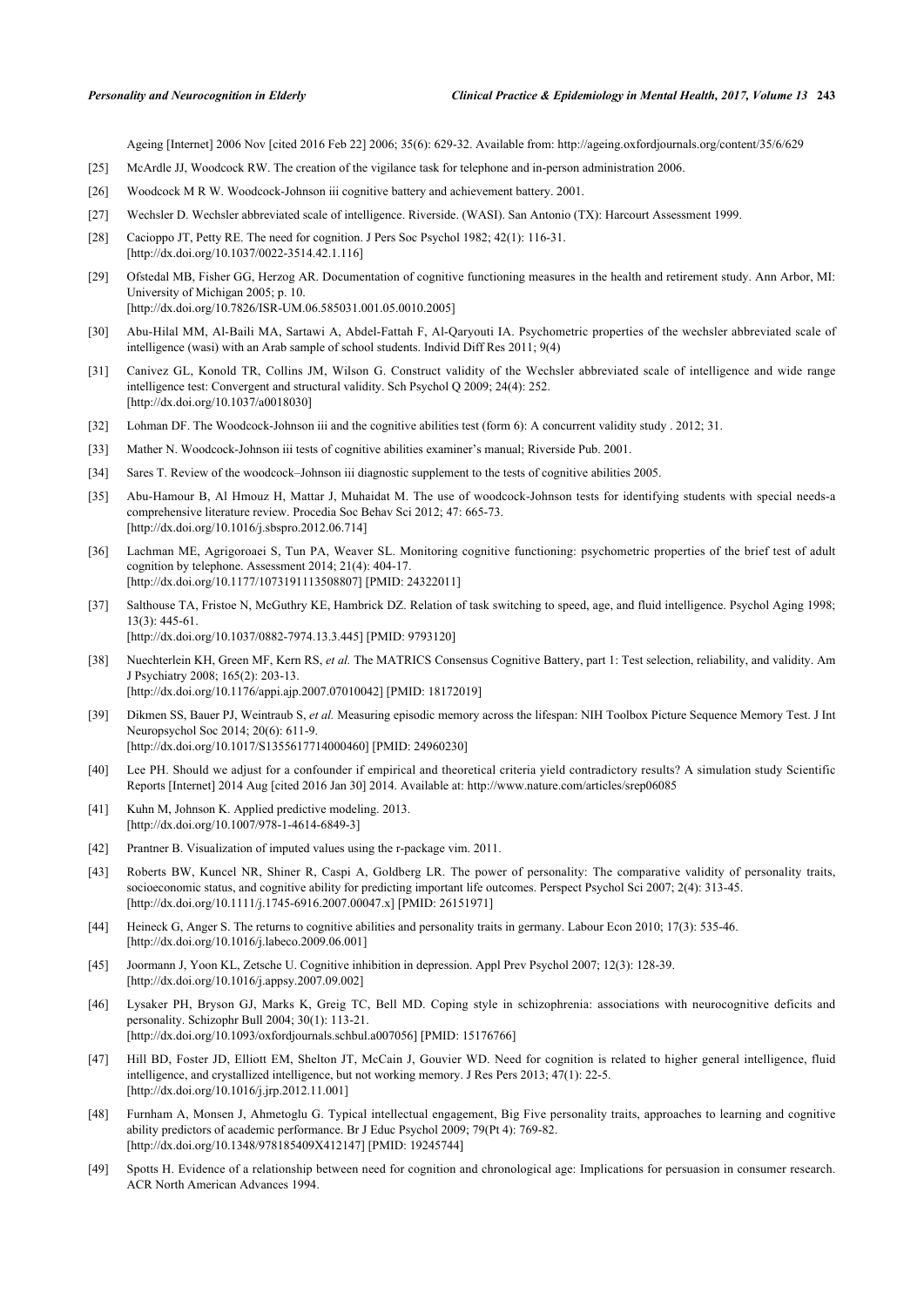- <span id="page-11-0"></span>[50] Holmgren RA, Eisenberg N, Fabes RA. The relations of children's situational empathyrelated emotions to dispositional prosocial behaviour. Int J Behav Dev 1998; 22(1): 169-93. [\[http://dx.doi.org/10.1080/016502598384568\]](http://dx.doi.org/10.1080/016502598384568)
- <span id="page-11-1"></span>[51] Skoe EE, Cumberland A, Eisenberg N, Hansen K, Perry J. The influences of sex and gender-role identity on moral cognition and prosocial personality traits. Sex Roles 2002; 46(9-10): 295-309. [\[http://dx.doi.org/10.1023/A:1020224512888\]](http://dx.doi.org/10.1023/A:1020224512888)
- <span id="page-11-2"></span>[52] Gold DP, Arbuckle TY. 13 interactions between personality and cognition and their implications for theories of aging. Adv Psychol 1990; 72: 351-77. [\[http://dx.doi.org/10.1016/S0166-4115\(08\)60794-3\]](http://dx.doi.org/10.1016/S0166-4115(08)60794-3)
- <span id="page-11-3"></span>[53] Moutafi J, Furnham A, Tsaousis I. Is the relationship between intelligence and trait neuroticism mediated by test anxiety? Pers Individ Dif 2006; 40(3): 587-97. [\[http://dx.doi.org/10.1016/j.paid.2005.08.004\]](http://dx.doi.org/10.1016/j.paid.2005.08.004)
- <span id="page-11-4"></span>[54] Meier B, Perrig-Chiello P, Perrig W. Personality and memory in old age. Neuropsychol Dev Cogn B Aging Neuropsychol Cogn 2002; 9(2): 135-44. [\[http://dx.doi.org/10.1076/anec.9.2.135.9544](http://dx.doi.org/10.1076/anec.9.2.135.9544)]
- <span id="page-11-5"></span>[55] Miller DB, O'Callaghan JP. Neuroendocrine aspects of the response to stress. Metabolism 2002; 51(6)(Suppl. 1): 5-10. [\[http://dx.doi.org/10.1053/meta.2002.33184](http://dx.doi.org/10.1053/meta.2002.33184)] [PMID: [12040534\]](http://www.ncbi.nlm.nih.gov/pubmed/12040534)
- <span id="page-11-6"></span>[56] Knutson B, Momenan R, Rawlings RR, Fong GW, Hommer D. Negative association of neuroticism with brain volume ratio in healthy humans. Biol Psychiatry 2001; 50(9): 685-90. [\[http://dx.doi.org/10.1016/S0006-3223\(01\)01220-3\]](http://dx.doi.org/10.1016/S0006-3223(01)01220-3) [PMID: [11704075](http://www.ncbi.nlm.nih.gov/pubmed/11704075)]
- <span id="page-11-7"></span>[57] Kendler KS, Gatz M, Gardner CO, Pedersen NL. Personality and major depression: A Swedish longitudinal, population-based twin study. Arch Gen Psychiatry 2006; 63(10): 1113-20. [\[http://dx.doi.org/10.1001/archpsyc.63.10.1113](http://dx.doi.org/10.1001/archpsyc.63.10.1113)] [PMID: [17015813\]](http://www.ncbi.nlm.nih.gov/pubmed/17015813)
- [58] Lahey BB. Public health significance of neuroticism. Am Psychol 2009; 64(4): 241-56. [\[http://dx.doi.org/10.1037/a0015309](http://dx.doi.org/10.1037/a0015309)] [PMID: [19449983\]](http://www.ncbi.nlm.nih.gov/pubmed/19449983)
- [59] Malouff JM, Thorsteinsson EB, Schutte NS. The relationship between the five-factor model of personality and symptoms of clinical disorders: A meta-analysis. J Psychopathol Behav Assess 2005; 27(2): 101-14. [\[http://dx.doi.org/10.1007/s10862-005-5384-y\]](http://dx.doi.org/10.1007/s10862-005-5384-y)
- [60] Sandahl C, Lindberg S, Bergman H. The relation between drinking habits and neuroticism and weak ego among male and female alcoholic patients. Acta Psychiatr Scand 1987; 75(5): 500-8. [\[http://dx.doi.org/10.1111/j.1600-0447.1987.tb02825.x\]](http://dx.doi.org/10.1111/j.1600-0447.1987.tb02825.x) [PMID: [3604735](http://www.ncbi.nlm.nih.gov/pubmed/3604735)]
- [61] Terracciano A, Costa PT Jr. Smoking and the five-factor model of personality. Addiction 2004; 99(4): 472-81. [\[http://dx.doi.org/10.1111/j.1360-0443.2004.00687.x\]](http://dx.doi.org/10.1111/j.1360-0443.2004.00687.x) [PMID: [15049747](http://www.ncbi.nlm.nih.gov/pubmed/15049747)]
- <span id="page-11-8"></span>[62] Chamberlain SR, Odlaug BL, Schreiber LRN, Grant JE. Association between tobacco smoking and cognitive functioning in young adults 2012.
	- [\[http://dx.doi.org/10.1111/j.1521-0391.2012.00290.x\]](http://dx.doi.org/10.1111/j.1521-0391.2012.00290.x)
- <span id="page-11-9"></span>[63] Wilson RS, Begeny CT, Boyle PA, Schneider JA, Bennett DA. Vulnerability to stress, anxiety, and development of dementia in old age. Am J Geriatr Psychiatry 2011; 19(4): 327-34. [\[http://dx.doi.org/10.1097/JGP.0b013e31820119da](http://dx.doi.org/10.1097/JGP.0b013e31820119da)] [PMID: [21427641\]](http://www.ncbi.nlm.nih.gov/pubmed/21427641)
- <span id="page-11-10"></span>[64] Sharp ES, Reynolds CA, Pedersen NL, Gatz M. Cognitive engagement and cognitive aging: Is openness protective? Psychol Aging 2010; 25(1): 60-73. [\[http://dx.doi.org/10.1037/a0018748](http://dx.doi.org/10.1037/a0018748)] [PMID: [20230128\]](http://www.ncbi.nlm.nih.gov/pubmed/20230128)
- [65] McCrae RR. Openness to experience: Expanding the boundaries of factor v. Eur J Pers 1994; 8(4): 251-72. [\[http://dx.doi.org/10.1002/per.2410080404](http://dx.doi.org/10.1002/per.2410080404)]
- <span id="page-11-11"></span>[66] McCrae RR, Costa PT Jr. Validation of the five-factor model of personality across instruments and observers. J Pers Soc Psychol 1987; 52(1): 81-90.
	- [\[http://dx.doi.org/10.1037/0022-3514.52.1.81](http://dx.doi.org/10.1037/0022-3514.52.1.81)] [PMID: [3820081](http://www.ncbi.nlm.nih.gov/pubmed/3820081)]
- <span id="page-11-12"></span>[67] Tucker-Drob EM, Johnson KE, Jones RN. The cognitive reserve hypothesis: A longitudinal examination of age-associated declines in reasoning and processing speed. Dev Psychol 2009; 45(2): 431-46. [\[http://dx.doi.org/10.1037/a0014012](http://dx.doi.org/10.1037/a0014012)] [PMID: [19271829\]](http://www.ncbi.nlm.nih.gov/pubmed/19271829)
- <span id="page-11-13"></span>[68] Stern Y. Cognitive reserve. Neuropsychologia 2009; 47(10): 2015-28. [\[http://dx.doi.org/10.1016/j.neuropsychologia.2009.03.004\]](http://dx.doi.org/10.1016/j.neuropsychologia.2009.03.004) [PMID: [19467352](http://www.ncbi.nlm.nih.gov/pubmed/19467352)]
- <span id="page-11-14"></span>[69] DeYoung CG. Openness/intellect: A dimension of personality reflecting cognitive exploration. APA handbook of personality and social psychology: Personality processes and individual differences. 2014; 4: 369-99.
- <span id="page-11-15"></span>[70] Hagger-Johnson GE, Whiteman MC. Conscientiousness facets and health behaviors: A latent variable modeling approach. Pers Individ Dif 2007; 43(5): 1235-45. [\[http://dx.doi.org/10.1016/j.paid.2007.03.014\]](http://dx.doi.org/10.1016/j.paid.2007.03.014)